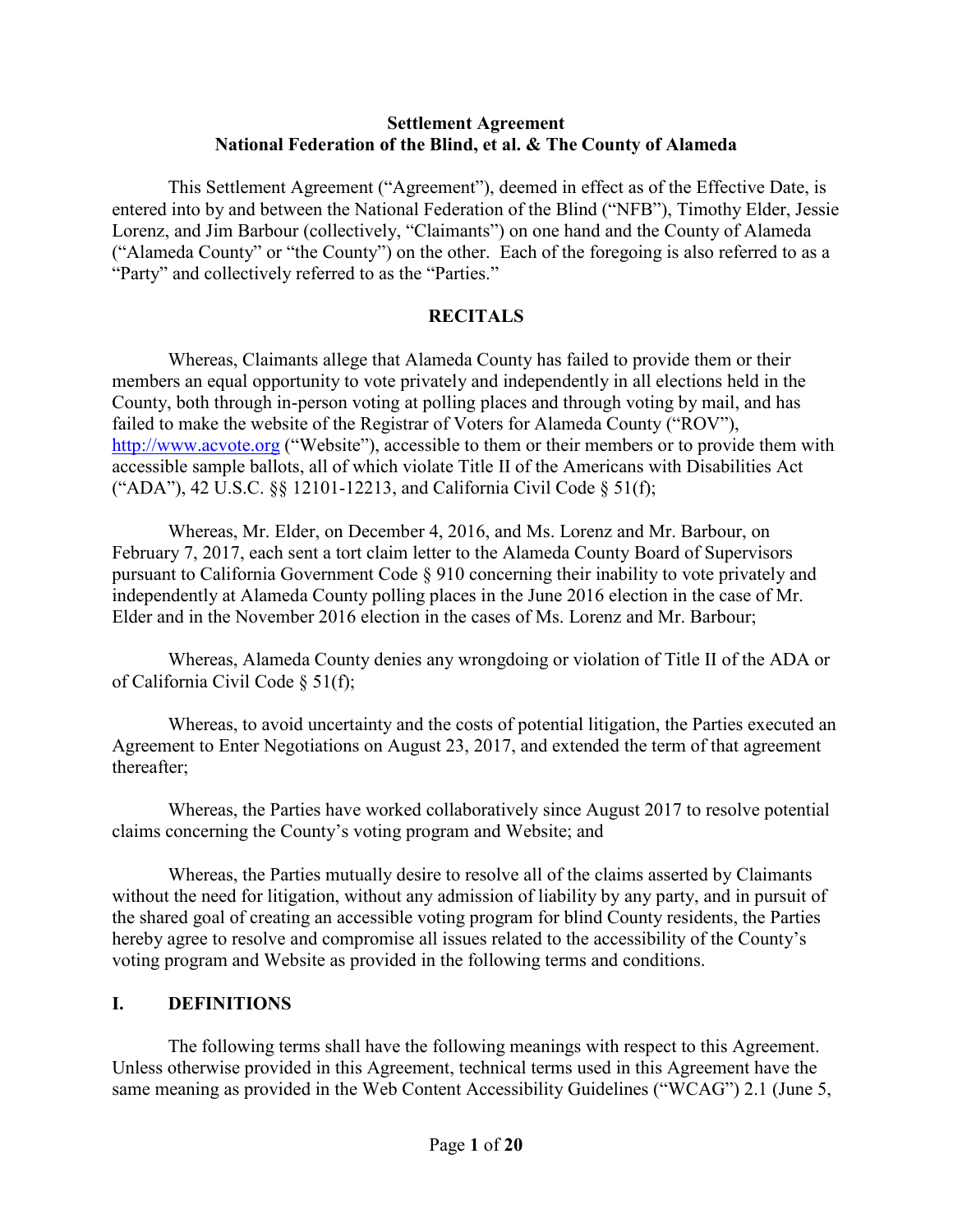2018), published by the World Wide Web Consortium ("W3C"), available at <www.w3.org/TR/WCAG>/. The term "WCAG 2.1 AA" as used in this Agreement incorporates the WCAG 2.1 Level A and Level AA Success Criteria. All other terms shall be interpreted according to their plain and ordinary meaning:

- 1. "Accessible Forms" are forms, applications, services, or transactions that are electronically fillable and submissable, produce a savable confirmation of submission for users, are provided in an HTML format option, and are compliant with WCAG 2.1 AA.
- 2. "Accessible Voting Machines" are technology that enables blind voters to mark and cast their ballots privately and independently at Polling Places.
- 3. "Archived Web Content" means Web Content that: (1) is maintained exclusively for reference, research, or recordkeeping; (2) is not altered or updated after the date of archiving; and (3) is organized and stored in a dedicated area or areas clearly identified as being archived.
- 4. "Blind persons" is used in its broadest sense to include all persons who have a visionrelated disability that requires the use of alternative techniques or assistive technology to access visual information.
- 5. "Bug fix practices and procedures" are those practices and/or procedures that the County implements and maintains to resolve errors, flaws, failures, or faults in the Website that produce an incorrect or unexpected result, or cause it to behave in unintended ways.
- 6. "Complaint Personnel" are all personnel who receive to inquiries and complaints about accessibility for the Website and direct them to the appropriate personnel to respond.
- 7. "Conformance" and "conform" have the same meaning as used in WCAG 2.1 AA.
- 8. "Documents" are any electronic files posted to the Website that are available to the general public, regardless of format.
- 9. "Effective Date" is the date of the last signature on this Agreement.
- 10. "Election" is an election administered by the Registrar of Voters for the County of Alameda ("ROV").
- 11. "Orphan Pages" are files found on the Website's web servers that are no longer linked to the website and have been abandoned by the County's web services/developers.
- 12. "Polling Place" is any site, building, and/or facility that the ROV has designated and/or used as a location for in-person voting during an Election.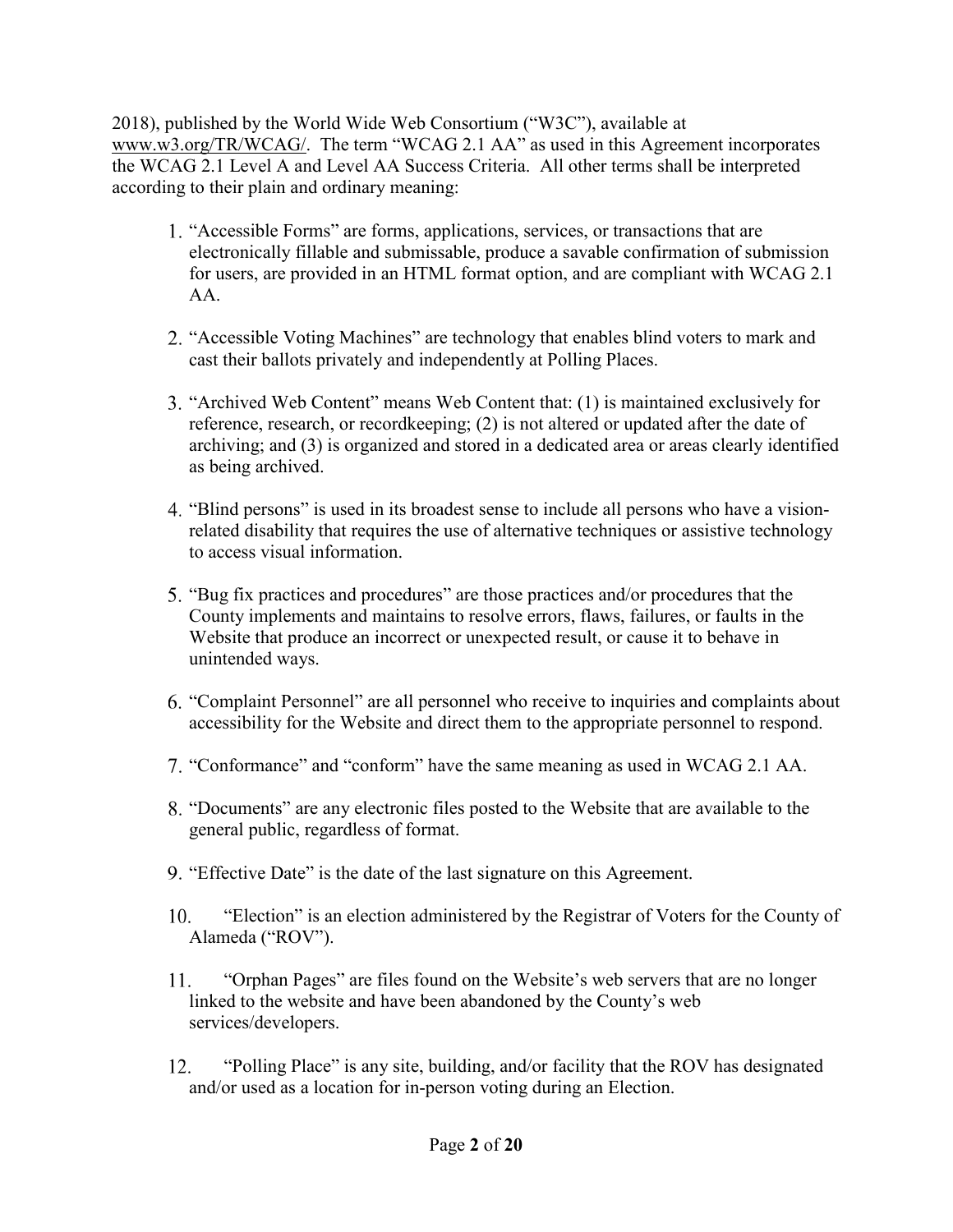- 13. "Poll Worker" includes all County election workers, including Polling Place Inspectors, Polling Place Judges, Polling Place clerks, high school Polling Place workers, and all other individuals who are authorized by the ROV to participate in the operation of the County's Polling Places during an Election.
- 14. "Substantial Proposed Change" is a proposed material change, modification, alteration, or addition to the Website's user interface design (*i.e.*, any interactive control or area a user can manipulate), but content added to the current user interface in accessible formats is not considered a substantial proposed change.
- 15. "Voting Program" includes, but is not limited to: (i) the opportunity the County provides to its residents to vote privately and independently in-person at designated Polling Places or to vote by mail in lieu of voting in person; (ii) the County's provision of sample ballots to its residents in advance of Elections; and (iii) the Website, including all Web Content and Documents.
- 16. "Web Content" and/or "Website Content" include all textual, visual, and aural content encountered as part of the user experience of the Website, but does not extend to Orphan Pages, as defined above.
- 17. "Digital Services Team" is all ROV employees who are involved with, oversee, or work with those who write or develop programs or code for, or who publish final content to, the Website.
- 18. "Website" refers to the website of the Registrar of Voters for Alameda County, [h](http://www.acvote.org/)[ttp://www.acvote.org](http://www.acvote.org)[/,](http://www.acvote.org/) and includes:

a) All client side web pages, web applications, resources, services, transactions, and forms within the [http://www.acvote.org](http://www.acvote.org/) domain; and its subdomains contained within [acvote.org;](https://acvote.org) and

b) All of the information, resources, files, databases, images, graphics, text, audio, video, multimedia, services, code (including Hypertext Markup Language ("HTML"), .Net Framework, C#, etc., Dynamic HTML (including Cascading Style Sheets ("CSS")), and any other communications sent by or retrieved from the client side of<http://www.acvote.org> to members of the public accessing it;

c) But does not include Orphan Pages, as defined above.

# **II. GENERAL NONDISCRIMINATION REQUIREMENTS**

Pursuant to the terms of this Agreement, the County:

1. Shall not exclude individuals with disabilities, including Claimants, from participation in, or deny them the benefits of, the Voting Program's services, programs, or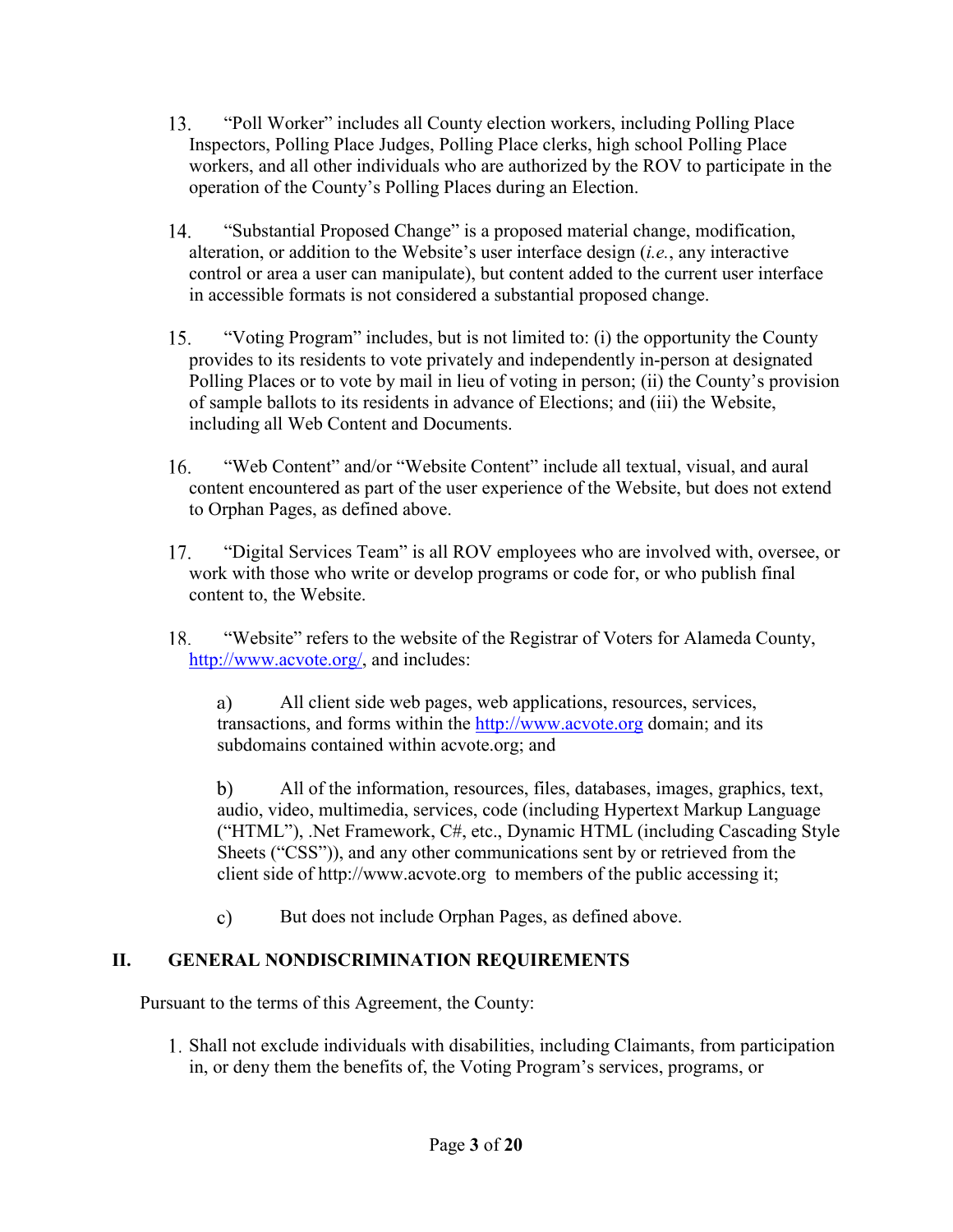activities, or subject them to discrimination by the County with respect to its Voting Program. 42 U.S.C. § 12132.

- 2. Shall not provide individuals with disabilities, including Claimants, an unequal opportunity to participate in or benefit from aids, benefits, or services, or provide an aid, benefit, or service that is not as effective in affording equal opportunity to gain the same result or benefit as provided to others with respect to its Voting Program. 28 C.F.R.  $§$  35.130(b)(1)(ii)-(iii).
- 3. Shall take the necessary and timely steps to ensure that it furnishes appropriate auxiliary aids and services where necessary to afford individuals with disabilities, including Claimants, an equal opportunity to participate in, and enjoy the benefits of, the services, programs, and activities of the County's Voting Program. 28 C.F.R. §  $35.160(b)(1)$ .

# **III. VOTING AT POLLING PLACES**

their designated, local Polling Place.<br>1. <u>Voting Machines</u>: The County shall ensure that all blind persons have an opportunity that is equal to the opportunity the County affords to other all other persons to vote privately and independently at

1. Voting Machines:

a) Within a sufficient amount of time to use them in the 2020 March Primary Election, the County shall acquire new Accessible Voting Machines for all Polling Places in accordance with the following:

> (1) At least 30 days before purchasing the new equipment, the County shall notify Claimants in writing of which Accessible Voting Machine it intends to acquire, including identifying information such as the name, model number, and vendor. The County shall work with the machine's vendor, to the extent reasonably possible, to facilitate the NFB's testing of the Accessible Voting Machine.

> (2) After purchasing the equipment, the County shall also host a public demonstration of the Accessible Voting Machine and invite individuals with disabilities in Alameda County to participate in the demonstration and test the machine. The County shall publicize the demonstration to local disability advocacy groups. The County shall gather feedback from individuals with disabilities who test the machine during the demonstration and shall send Claimants this feedback within 10 days of the demonstration.

b) By the March 2020 Primary Election, and in each Election thereafter for the term of this Agreement, the County shall cease using the Sequoia AVC Edge Model II voting machines and instead implement and use the acquired Accessible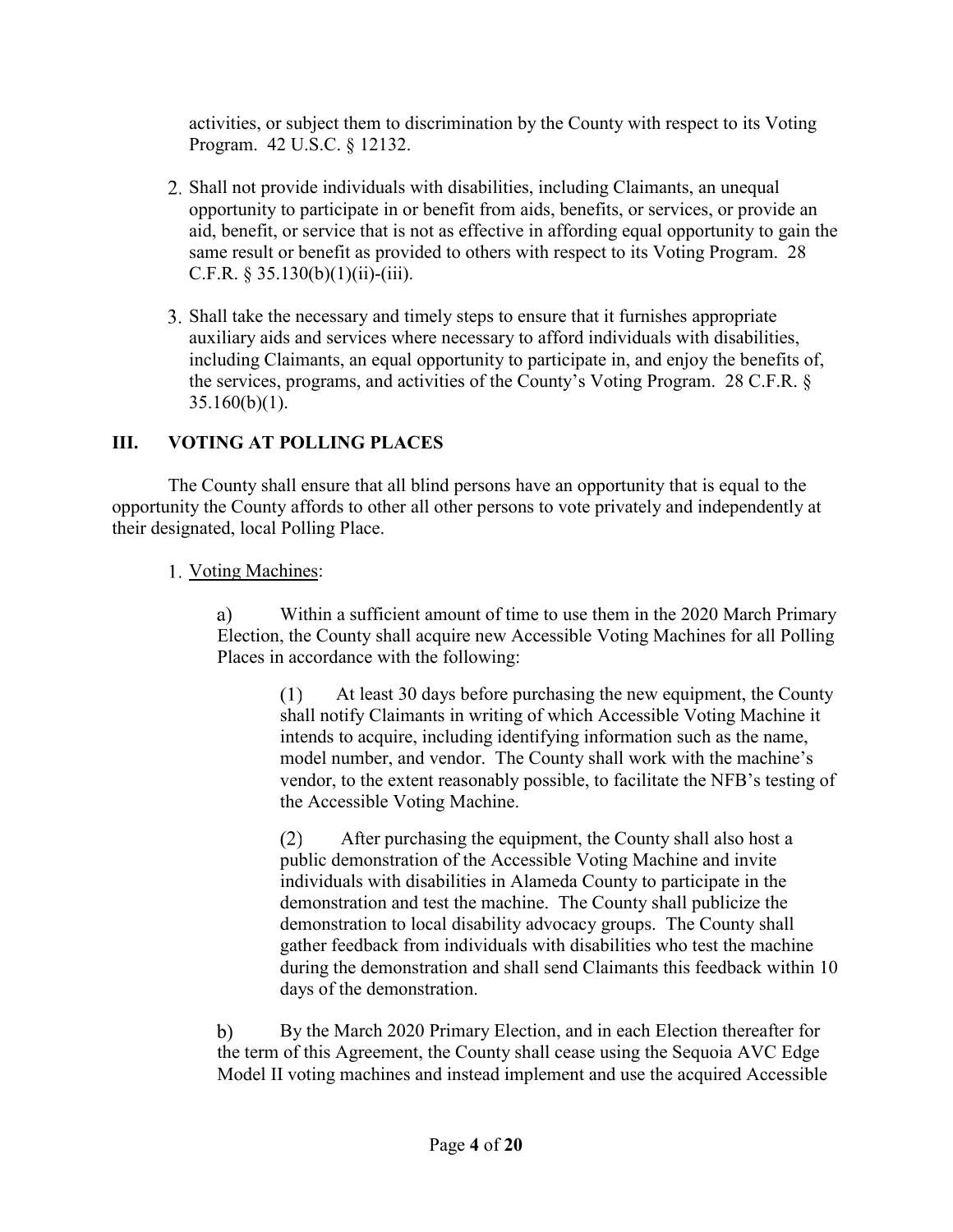Voting Machines at each of its Polling Places. The County shall place at least two of the newly acquired Accessible Voting Machines at each Polling Place.

# 2. Testing of Accessible Voting Machines of the newly acquired Accessible V<br>Testing of Accessible Voting Machines

The County shall implement the following practices and procedures related to testing of Accessible Voting Machines (including the Sequoia AVC Edge Model II machines while they are still in use) before all Elections:

> **a)** The County shall test the functionality of each Accessible Voting Machine, including volume levels (which shall be set initially to 60 to 70 dB), headphones, and all tactile controls, no sooner than 45 days before, its use in each Election.

**b)** After confirming that each Accessible Voting Machine is functioning properly, the County shall ensure that the headphones are connected securely to the back of the tactile controls or to the cable connecting the tactile controls to the Accessible Voting Machine and place a tamper seal to ensure that the headphones remain connected to this location during delivery and setup of the Accessible Voting Machines to each Polling Place.

**c)** The County shall include in the instructions for the Polling Place setup the following types of step-by-step instructions for Poll Workers:

> (1) Instructions on how to connect any piece of hardware, provided by the Accessible Voting Machine's vendor, that must be attached to the Accessible Voting Machine to enable nonvisual access;

> (2) Instructions on how to confirm that the nonvisual access features of the Accessible Voting Machine, including but not limited to audio output, tactile controls, and headphones, are working properly, to the extent the Accessible Voting Machine allows for such confirmation without casting, or attempting to cast, a real ballot, which shall be determined in consultation with the Accessible Voting Machine's vendor; and

(3) Instructions on how to maintain all connections necessary for nonvisual access to the Accessible Voting Machine throughout each day of use.

**d)** The County shall instruct Poll Workers to keep the headphones securely plugged into the Accessible Voting Machines during Elections. By December 31, 2019, the County shall study whether it is feasible and preferable for voters with disabilities for the County to offer voters the option of using their own listening devices when using the Accessible Voting Machines. As part of this study, the County shall solicit and consider feedback from individuals with disabilities and disability advocacy groups, including Claimants. The County's study shall also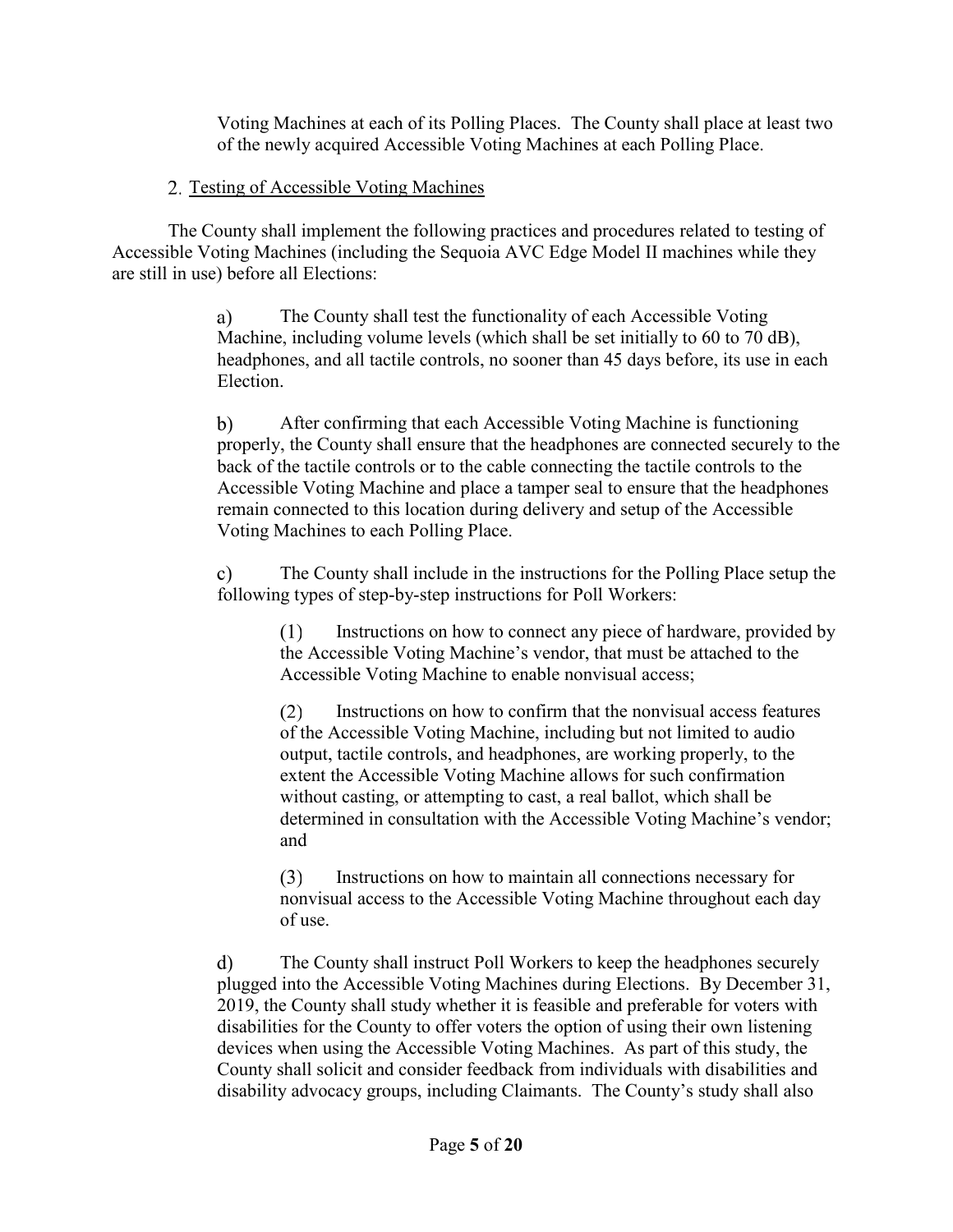consider the option of using an audio splitter that is tamper sealed to the Accessible Voting Machine, with headphones provided by the County tamper sealed to one of the audio splitter's jacks. The County shall share the results of this study with Claimants within 30 days of completing it.

**e)** Prior to each Election, the County shall require its staff to listen to and check the accuracy and functionality of the audio ballots.

## 3. Poll Workers

The County shall implement the following policies and practices related to the classification and training of Poll Workers:

> **a)** The County shall ensure that each Polling Place has at least four trained Poll Workers, with one Poll Worker designated as an Inspector and another Poll Worker designated as a Judge. The County shall ensure that each Polling Place has at least one Inspector or Judge present at all times throughout an Election.

**b)** The ROV shall provide a smartphone to each Polling Place that can be used for real-time video communication between the Poll Workers and Help Desk staff.

**c)** Prior to each Election, the County shall provide each Poll Worker trainee, with the following in-person training:

> (1) Hands-on training on the Accessible Voting Machine. Each Poll Worker trainee, shall be required to demonstrate:

> > **(a)** The ability to set up an Accessible Voting Machine under the two-person rule, whereby Poll Workers set up the voting machine in pairs of two, including properly connecting any external hardware, such as headphones or tactile controls, to the machine;

**(b)** If a card must be programmed or configured to enable blind voters to access the Accessible Voting Machine nonvisually, the ability to configure such a card properly and use it to initiate a nonvisual ballot on the Accessible Voting Machine; and

**(c)** If there is a method for configuring or initiating nonvisual access to the Accessible Voting Machine that does not involve a card, as described in the preceding paragraph, the ability to configure or initiate nonvisual access using this method;

(2) A demonstration of how to use the smartphone referred to in Section III.3.b to initiate a video call with the Help Desk to obtain assistance resolving problems with the Accessible Voting Machine;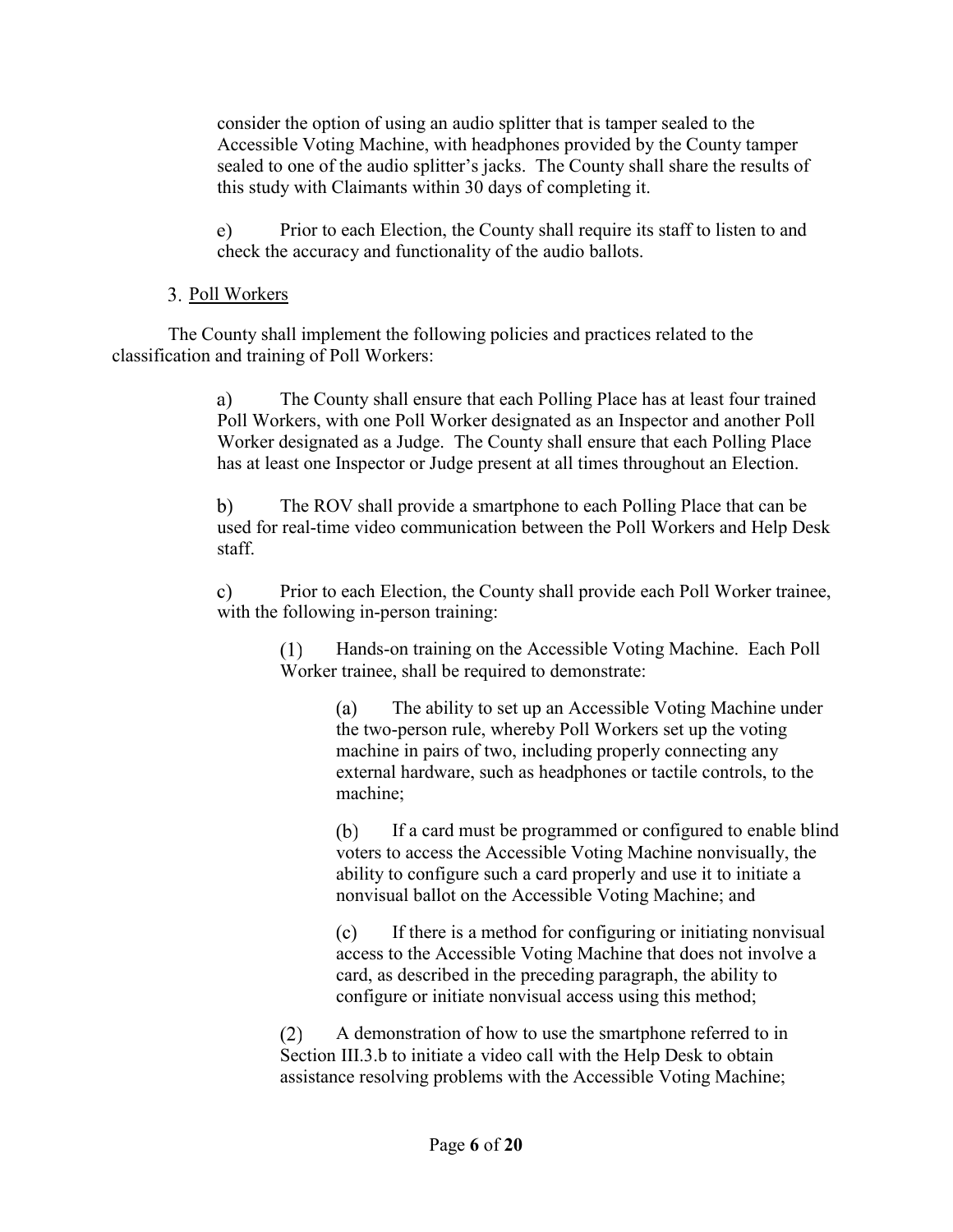(3) The option to review a video demonstrating procedures for setting up, operating, and troubleshooting problems at the poll worker level with the Accessible Voting Machines at labs, online, and after certain classes where space allows;

(4) Training involving proper etiquette for interacting with and assisting voters with disabilities, using the ROV's Disability Sensitivity at the Polls Guide, as the basis of such training, but excluding language contained in the Guide that incorrectly states that guide or service animals are "responsible for the owner's safety";

(5) Role playing demonstration on how to instruct and work with blind voters to ensure correct operation of the Accessible Voting Machines; and

(6) Review of the troubleshooting protocol described in Section III.5.b herein.

**d)** In addition to the training required in Section III.3.c, prior to each Election, when the election supplies, including the smartphone, are picked up or delivered, the County shall provide all Polling Place Inspectors and Judges with additional in-person, hands-on training on how to use the smartphone referred to in Section III.3.b to initiate a video call with the Help Desk to obtain assistance resolving problems with the Accessible Voting Machine.

**e)** The County shall make available hands-on training labs within the County that are designed for Poll Workers to gain more experience and knowledge with Accessible Voting Machines and Election Day materials outside of the Poll Worker classes on their own time. These labs shall take place at least once per week on varying days of the week. Poll Workers shall be encouraged to attend one lab within two months of each Election.

f) The class size for all Poll Worker training classes shall be no greater than 25 Poll Workers per class. The County shall offer extra training classes on Saturday evenings and all day on Sundays in addition to regularly scheduled classes.

## 4. Equipment Technical Hotline and Training of Hotline Staff

The County shall implement the following policies and practices related to the Help Desk Hotline and Help Desk staff:

> **a)** For each Election, the County shall maintain a dedicated team within the Help Desk Hotline that shall concentrate solely on equipment issues, including the Accessible Voting Machines and any related equipment necessary for the Accessible Voting Machines to allow for nonvisual access (hereafter referred to as the "Equipment Technical Team").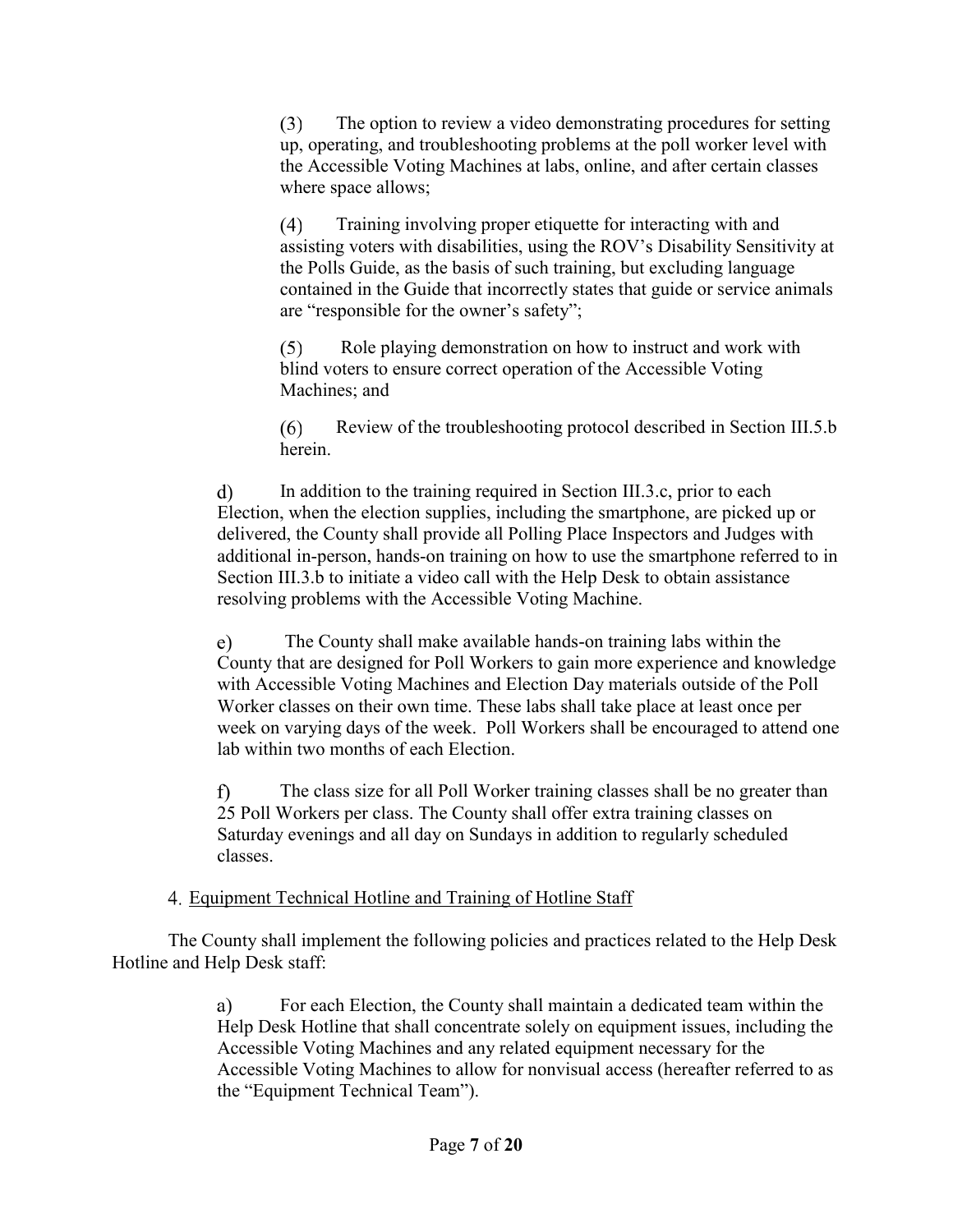**b)** The County shall continue its practice of opening "Heat Tickets" for issues that are called into the Help Desk Hotline and Equipment Technical Team. The "Heat Tickets" shall document what the issue is, the Polling Place, what was done to try to resolve the issue, and whether the issue was resolved.

**c)** Until the County has placed at least two of the Accessible Voting Machines to be acquired pursuant to Section III.1.a in each Polling Place or in cases where there are no properly functioning Accessible Voting Machines at a Polling Place, when the Equipment Technical Team receives a telephone or video call from a Poll Worker regarding a problem affecting a voter with a disability's ability to privately and independently operate an Accessible Voting Machine, it shall promptly determine whether the problem is caused by human or machine error and order delivery of a replacement Accessible Voting Machine to the affected Polling Place if it determines the problem to be machine error or more than 10 minutes have elapsed attempting to troubleshoot the problem. Should the problem be resolved before the replacement machine arrives, the Equipment Technical Team shall cancel the delivery.

**d)** Prior to each Election, the County shall require all Help Desk Staff who are assigned to respond to calls to the Equipment Technical Team to attend a training that includes the same items required in the training of Poll Workers and Polling Place Inspectors and Judges described in Section III.3, as well as the following additional components:

> (1) Hands-on training on how to troubleshoot potential problems affecting the functionality of the Accessible Voting Machine. The County shall determine the content of this troubleshooting training by consulting with the vendor of the Accessible Voting Machine and the NFB and reviewing complaints about the functionality of the Accessible Voting Machine from previous Elections. At the conclusion of the training, each Help Desk Staff member shall demonstrate the ability to troubleshoot at least three potential problems with the Accessible Voting Machine.

(2) Hands-on training on how to use the smartphone referred to in Section III.3.b to assist a Poll Worker, via video call, in resolving a problem with the Accessible Voting Machine. This training shall include role-playing to simulate potential interactions between Poll Workers and Help Desk Staff members.

(3) Hands-on training in which the Help Desk Staff member shall cast a ballot nonvisually using the Accessible Voting Machine to better understand the blind voter's experience interacting with the machine.

e) The County shall train all Help Desk Staff who are assigned to respond to calls to the Equipment Technical Hotline regarding the policies and procedures for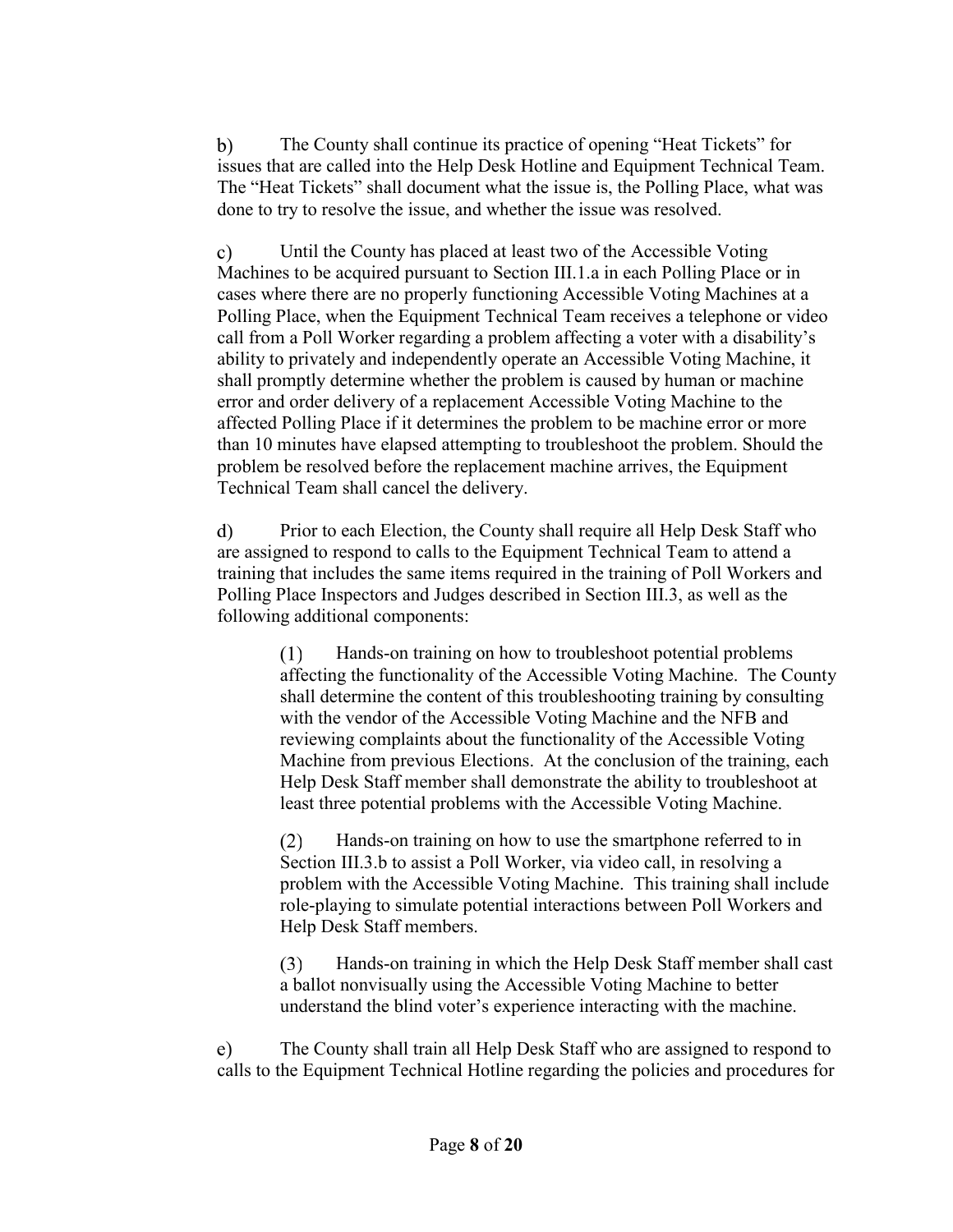deploying replacement Accessible Voting Machines to Polling Places during Elections as described in Section III.4.c.

f) The County shall train all Help Desk Staff to transfer any calls received relating to use of the Accessible Voting Machines by individuals with disabilities to those staffing the Equipment Technical Hotline.

# to those staffing the Equipment Technical 1<br>5. <u>Instructions for Poll Workers at Polling Places</u> Instructions for Poll Workers at Polling Places

**a)** At each Polling Place during an Election, the County shall provide a written Job Card on how to properly set up and operate the Accessible Voting Machines for nonvisual access. This Job Card shall include text and demonstrative images. The County shall ensure that the Job Card is located in a prominent location of which all Poll Workers are aware. The County shall provide the Job Card to Poll Workers in an accessible electronic format that conforms with WCAG 2.1 AA. This electronic version of the Job Card shall be provided on the smartphones described in Section III.3.b. Once the County has acquired the new Accessible Voting Machines pursuant to Section III.1.a, it shall provide a revised, draft Job Card Guide to Claimants on or before 140 days before the 2020 Presidential Primary Election (which is October 15, 2019). Claimants shall then provide any feedback on the draft to the County by 120 days before the 2020 Presidential Primary Election (which is November 4, 2019). The County shall incorporate Claimants' feedback unless it asserts that Claimants' recommendations are unnecessary, excessive, or contrary to the proper set-up, security or operation of the new Accessible Voting Machines.

**b)** The ROV shall follow the following protocol for addressing any issues that arise with respect to the functionality of the Accessible Voting Machines:

> (1) Step 1: Notify Polling Place Judge or Inspector of issue. Judge or Inspector shall then work to resolve issue directly.

(2) Step 2: If Judge or Inspector is unable to resolve problem either after following the Job Card troubleshooting guidelines or within 10 minutes of being notified of the issue, whichever occurs first, the Judge or Inspector shall use the smartphone provided under Section III.3.b to initiate a video call with the Equipment Technical Team.

(3) Step 3: The Judge or Inspector shall work with the Equipment Technical Hotline, via video call, to attempt to fix the Accessible Voting Machine.

(4) Step 4:

**(a)** Prior to acquisition of new Accessible Voting Machines pursuant to Section III.1.a or in cases where there are no properly functioning Accessible Voting Machines at a Polling Place: If the issue remains unresolved following troubleshooting attempts, the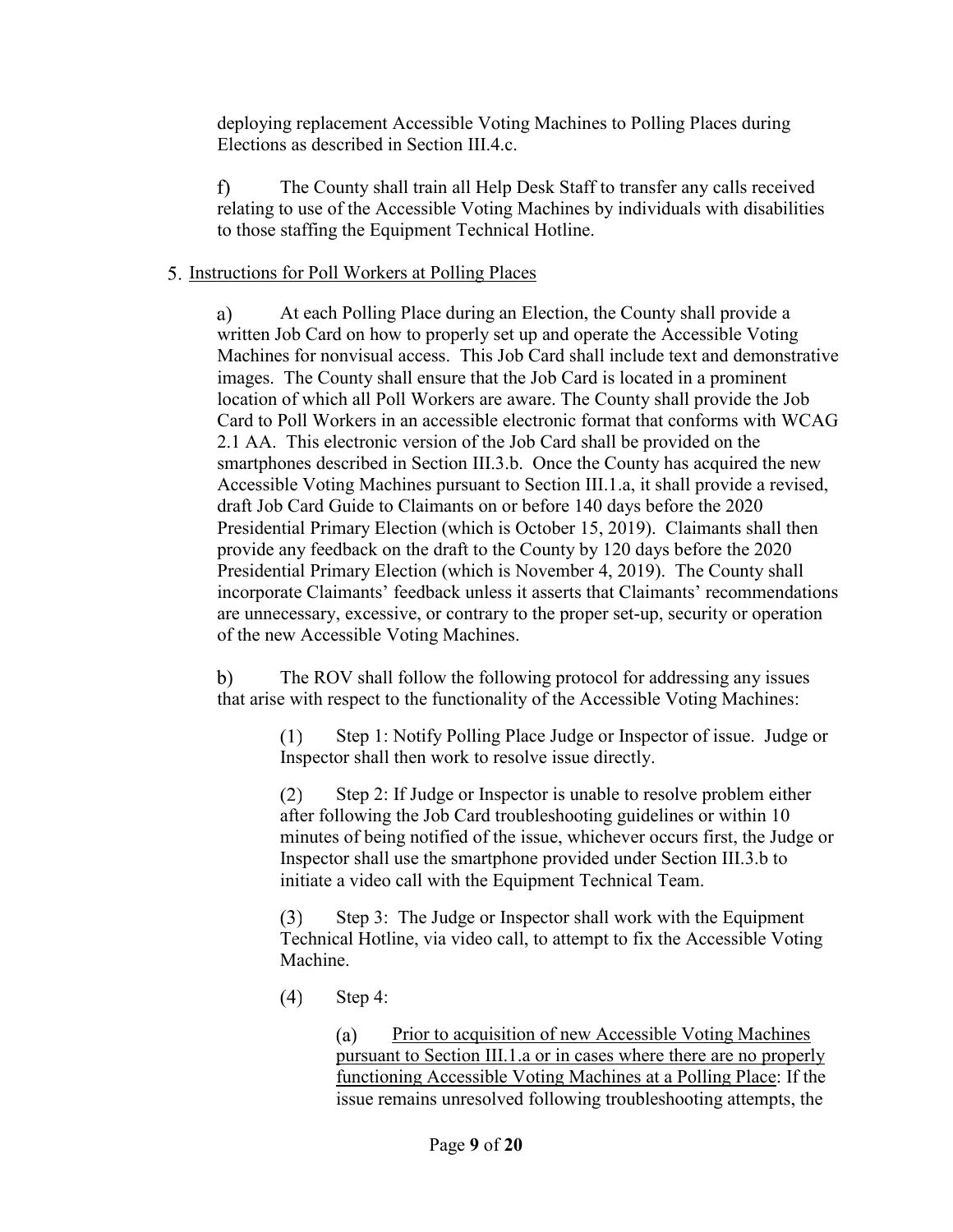Judge or Inspector shall inform voters with disabilities who require use of the Accessible Voting Machine to vote privately and independently at the polling place that a replacement machine will be arriving and that it will arrive within two hours of when the Equipment Technical Team ordered the replacement machine. The Judge or Inspector shall inform the voter of the options included in the Job Card and Tally Sheet (entitled "Touchscreen Tally") in use at the time of this Agreement's Effective Date and shall also inform the voter that:

> (i) the Polling Place will remain open for the voter until the replacement machine arrives or two hours have passed since the replacement was ordered, whichever is longer;

(ii) the voter may leave the Polling Place and return to vote within the two-hour period for the replacement machine to arrive, but must return by 8:00 p.m. regardless; and

(iii) the voter may file a complaint with the ROV and provide the voter with contact information for doing so.

For the November 2018 Election, these instructions shall appear on the revised Equipment Technical Team script for issues with audio ballots, attached as Exhibit A.

(b) After acquisition of new Accessible Voting Machines pursuant to Section III.1.a and when at least one Accessible Voting Machine is properly functioning at a Polling Place: If the issue remains unresolved following troubleshooting attempts or the video call with the Equipment Technical Team has lasted twenty minutes, whichever occurs first, the Poll Worker shall request that a replacement Accessible Voting Machine be delivered to the Polling Place. The Poll Worker shall direct voters to use the remaining properly functioning Accessible Voting Machine(s) at the Polling Place.

c) The ROV's Poll Worker Guide shall provide instructions on how to use the smartphone described in Section III.3.b to video call the Equipment Technical Team. The guide shall also include a telephone number for the Equipment Technical Hotline in case the smartphone option is not working.

d) The County shall draft and provide at each Polling Place throughout each Election a script that describes the proper use of the Accessible Voting Machine for voters with disabilities, including blind voters. The County shall attach this script to every Accessible Voting Machine before the polls open for an Election. If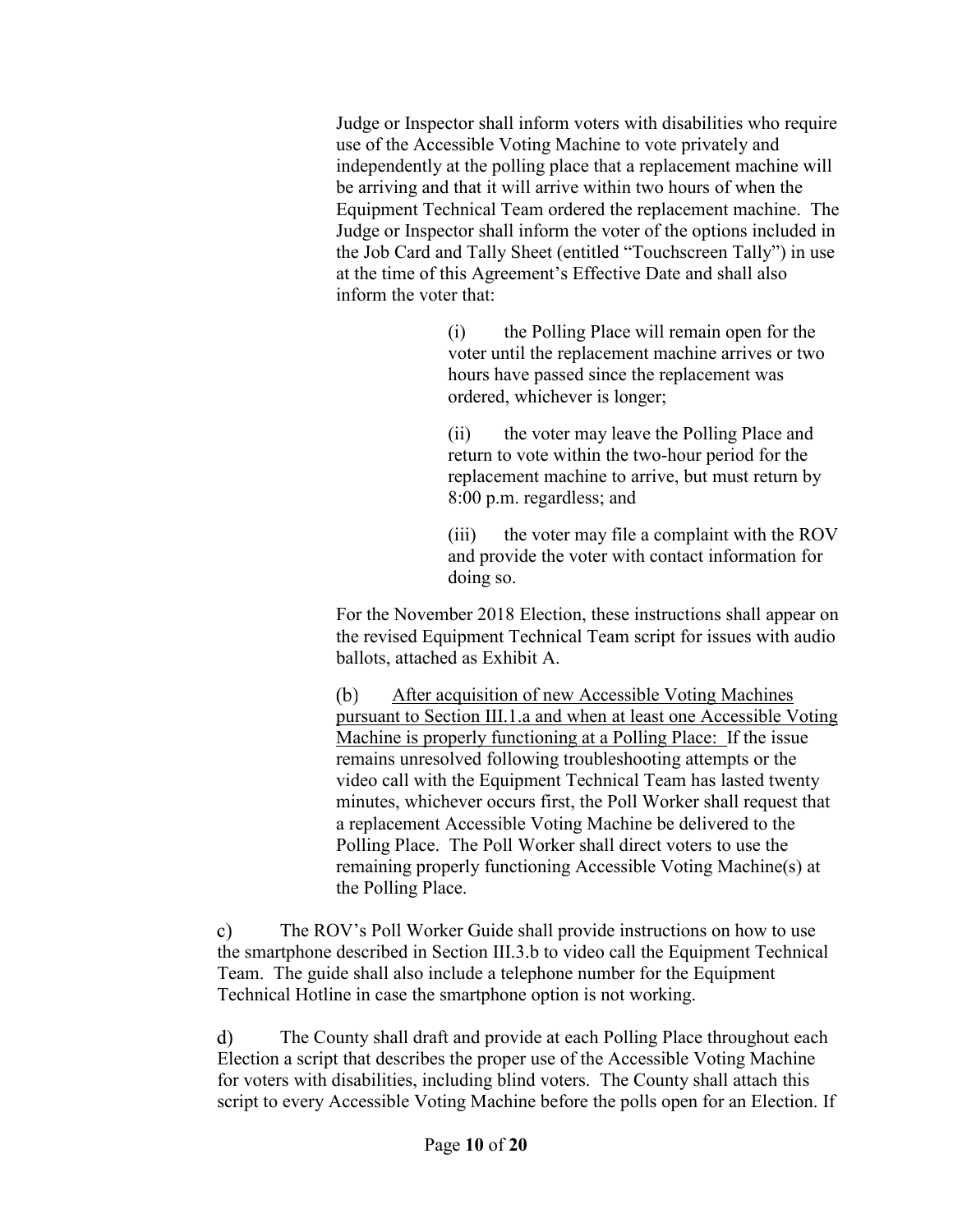requested by the voter, a Poll Worker shall read the script out loud to guide the voter through operation of the Accessible Voting Machine.

e) The County shall provide copies of the Poll Worker Guide and script described in the preceding paragraphs (Section III.5.a-d) on the My Poll Worker Profile, an individualized smartphone app and webpage site provided to all Poll Workers.

## **IV. VOTING BY MAIL**

The County shall ensure that all blind persons have an opportunity that is equal to the opportunity the County affords to all other persons to vote privately and independently by mail.

1. So that it may be used for the November 2018 election, the County shall acquire a remote accessible vote-by-mail system ("RAVBM") that shall allow blind voters to review and mark vote-by-mail ballots electronically, privately and independently, in accordance with the following:

a) At least 30 days before purchasing any RAVBM, at any time throughout the term of this Agreement, the County shall notify Claimants in writing of which RAVBM it intends to acquire, including identifying information such as the name, model number, and vendor. The County shall provide NFB at least 30 days to review and test the proposed RAVBM for usability and accessibility and shall work with the RAVBM's vendor, to the extent reasonably possible, to facilitate such testing. Nothing herein shall affect the ROV's discretion to change or adopt a new or different RAVBM.

b) In the Election immediately following the purchase of a RAVBM, and in each Election thereafter for the term of this Agreement, the County shall:

(1) Provide accessible, electronic forms in HTML format through which voters with disabilities can independently request vote-by-mail ballots and certify that they are voters with disabilities who are eligible to use the RAVBM;

(2) Send voters with disabilities electronic ballots that can be marked using the RAVBM, along with instructions on how to use the RAVBM to mark and print their ballots;

(3) Permit voters with disabilities to use the acquired RAVBM to review and mark their vote-by-mail ballots electronically and to print and return those marked ballots for counting; and

(4) Accept and tabulate all ballots completed using the RAVBM that are received in time.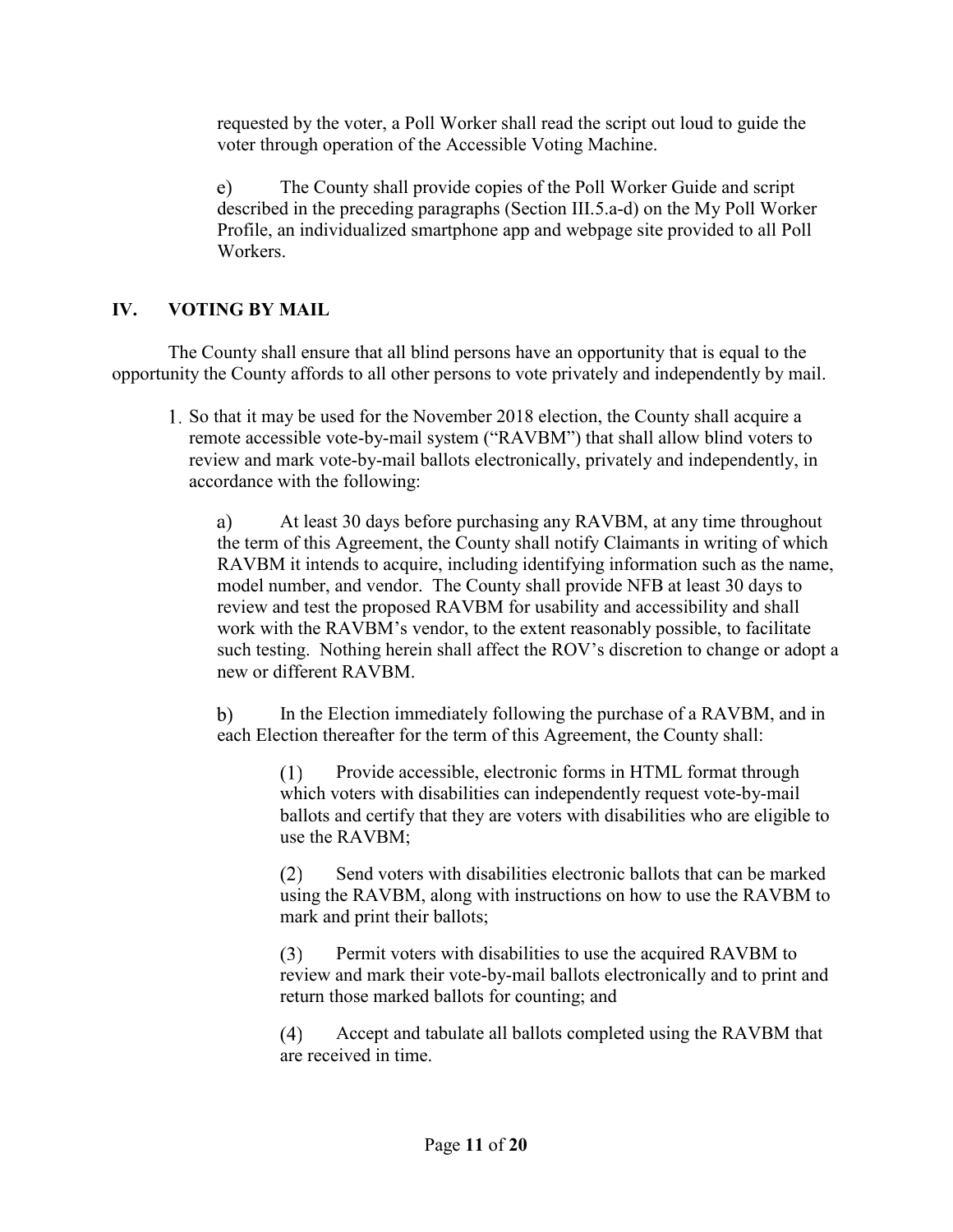c) The certification described above in Section IV.1.b.1 shall be no more burdensome for voters with disabilities than is required by the laws and regulations that govern RAVBM.

2. The County shall post step-by-step instructions for how to use the acquired RAVBM on the Website.

# **V. WEBSITE ACCESSIBILITY**

The County shall ensure that all blind persons have an opportunity that is equal to the opportunity the County affords to all other persons to access and navigate the Website.

- 1. By September 1, 2019, the County shall ensure that, with the exception of PDFs created or posted to the Website before 2018 and not altered in or after 2018, the entire Website, including Sample Ballots and Voter Information Pamphlets made available through the Website, conforms to, at minimum, WCAG 2.1 AA, so that blind visitors to the Website can access all of the same information and engage in all of the same transactions available to all sighted users with a substantially equivalent ease of use. To further provide substantially equivalent ease of use, the County shall ensure that all of its forms, applications, services, or transactions are Accessible Forms.
- 2. By January 1, 2020, the County shall ensure that all Results Summary Report PDFs on the Website are available in formats that comply with WCAG 2.1 AA.
- 3. Archived Web Content<br>WCAG 2.1 AA on the Archived Web Content: The County may maintain content that does not conform to WCAG 2.1 AA on the Website that is exclusively for reference, research, or recordkeeping, is not altered or updated after the date of archiving, and is organized and stored in a clearly identified, dedicated area or areas. Such dedicated areas must: prominently note that accessible formats for this Archived Web Content are available upon request; provide an e-mail address or online form for submitting such requests; and state that requests shall be honored within a specified number of days. The County shall not link directly to Archived Web Content from other areas of the Website (but may link to a "landing" page, or other accessible page listing or linking to Archived Web Content). The County states that as of the Effective Date, all PDFs on the Website that were created prior to 2018 meet the definition of Archived Web Content. During the term of this Agreement, if there is any Archived Web Content for which at least two requests for electronic accessible formats have been made within a year, the County agrees to make such content available on the Website in a version that conforms with WCAG 2.1 AA within 60 days of the second request. Claimants agree not make any such request or requests solely for the purposes of forcing the County to reformat material that would otherwise be archived.
- reformat material that would<br>4. ROV Digital Services Team<br>and contact information for t ROV Digital Services Team: By January 1, 2019, the County shall provide the name and contact information for the ROV Digital Services Team contact to NFB. The ROV Digital Services Team: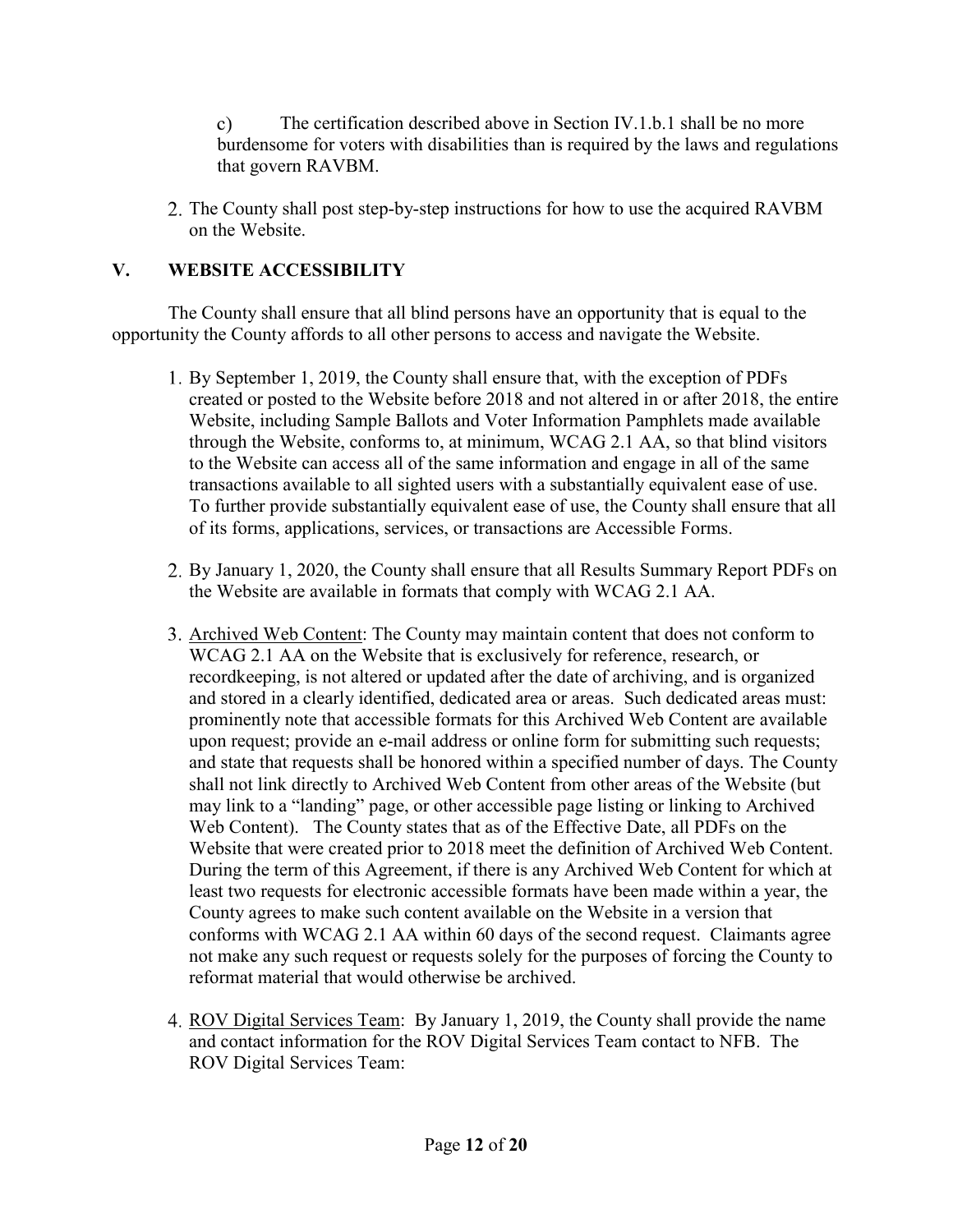a) Shall be knowledgeable about the terms of this Settlement Agreement, including, but not limited to, WCAG 2.1 AA, and web accessibility generally;

b) Shall be responsible for overseeing, managing, and coordinating the County's implementation of Section V of this Agreement; and

c) Shall be responsible for reporting and documenting every six months, at minimum, to the Deputy Registrar of Voters for the County of Alameda that all new website releases have been made accessible pre-production; any postproduction accessibility barriers have been remediated; and the County is in compliance with this Settlement Agreement.

5. Web Accessibility Consultant and Evaluation: The County has retained WebAl<br>an independent consultant ("Web Accessibility Consultant") that has expertise Web Accessibility Consultant and Evaluation: The County has retained WebAIM as concerning accessible web development, the terms of this Settlement Agreement, and WCAG 2.1 AA.

a) By December 15, 2018, and annually through the term of this Agreement thereafter, the independent Web Accessibility Consultant shall provide the parties a written evaluation (the "Web Accessibility Evaluation"). This evaluation shall: describe whether the Website (including but not limited to all forms, applications, services, and transactions) is in conformance with the requirements of WCAG 2.1 AA and this Settlement Agreement; include any recurring, frequent, or significant deviations from the Bug Fix Priority Policies defined below in Section V.13; and shall make recommendations to improve the accessibility of the Website.

b) The County shall provide Claimants with a copy of the Web Accessibility Consultant's Web Accessibility Evaluation within 7 business days of receipt.

c) The County shall incorporate all of the recommendations contained in the Web Accessibility Evaluation within the longer of ninety (90) days of receiving the Accessibility Evaluation or when the deadline for implementing such recommendations is due under this Agreement.

6. Web Accessibility Policy: By January 1, 2019, the ROV shall adopt and implement a Web Accessibility Policy consistent with the attachment at Exhibit B and as approved by Claimants. By January 1, 2019, the County shall:

a) Distribute the Web Accessibility Policy to the ROV Digital Services Team and County ITD personnel who work on changing and creating content for the Website with the Digital Services Team and redistribute the policy annually thereafter;

b) Make publicly available and directly link from the Website's homepage, the Web Accessibility Policy; and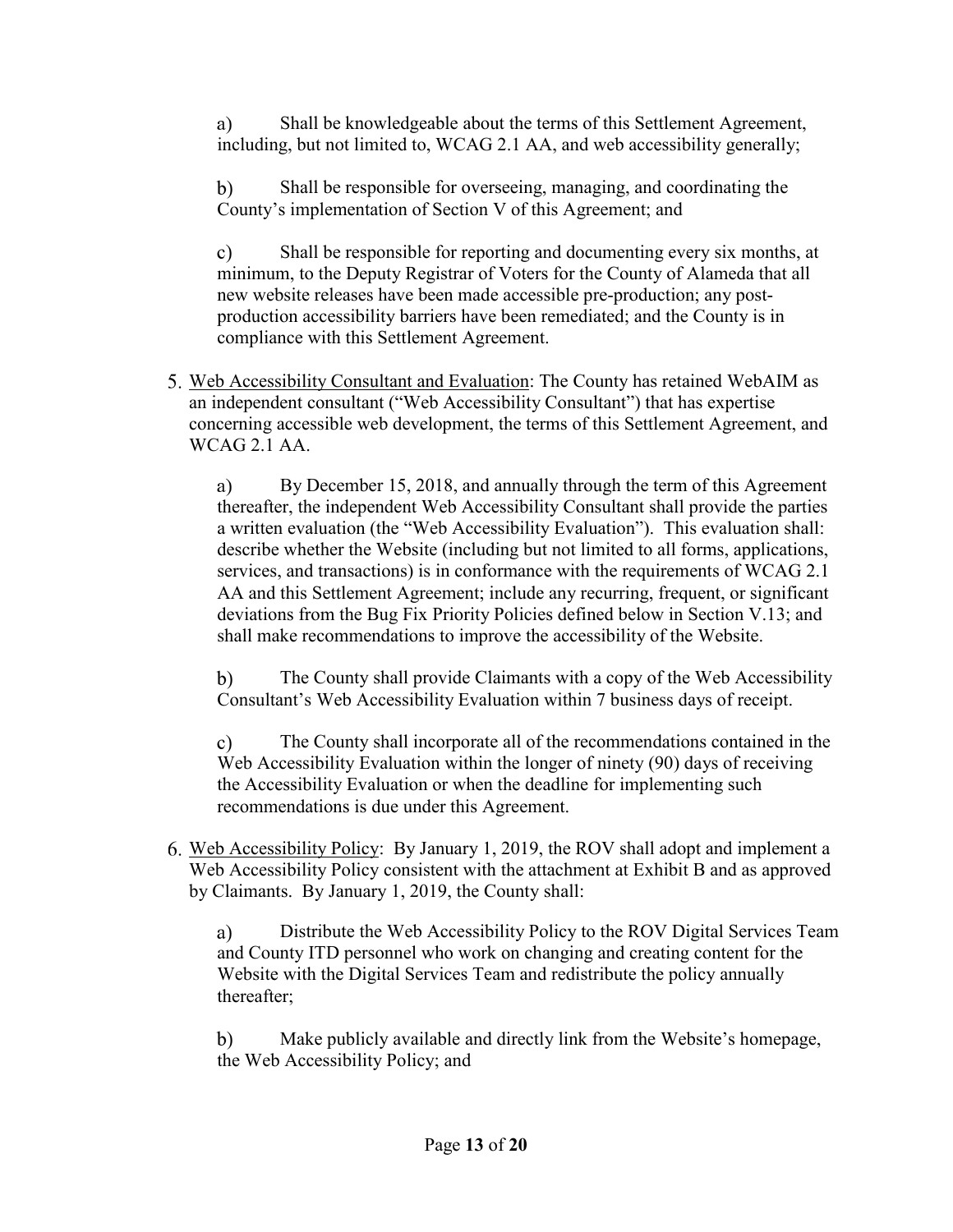c) Accompany the Web Accessibility Policy posted on the Website with an accessible means of submitting accessibility questions and problems to the ROV Digital Services Team, who shall maintain a record of such communications and the responses.

- the responses.<br>7. Web Accessibility Feedback<br>notice, prominently and direct Web Accessibility Feedback: By September 1, 2019, the County shall provide a notice, prominently and directly linked from the Website homepage, soliciting feedback from visitors to the Website on how the accessibility of the Website can be improved; the link shall provide several methods to provide feedback, including an accessible form to submit feedback or an email address, and a phone number to contact representatives knowledgeable about the Web Accessibility Policy. The Digital Services Team shall be responsible (directly or via delegates) for recording and responding to all feedback.
- responding to an recuback.<br>8. Assistance for Website Users with Disabilities<br>its Complaint Personnel automatically to escal Assistance for Website Users with Disabilities: By March 1, 2019, the ROV shall train its Complaint Personnel automatically to escalate calls from users with disabilities who encounter difficulties using the Website to identified personnel trained to timely assist such calls from users with disabilities. The County shall have trained sufficient personnel to handle such escalated calls and to timely assist such calls from users with disabilities. The County shall establish procedures for promptly directing requests for assistance to such personnel including notifying the public that caller assistance is available to users with disabilities and describing the process to obtain that assistance. The availability of phone assistance does not, however, eliminate or diminish the requirement for website accessibility.
- 9. Web Accessibility Training: By December 31, 2019, and at least once annually thereafter for the term of this Settlement Agreement, the County shall provide mandatory web accessibility training to all Digital Service Team members on how to conform all web content and services with, at minimum, WCAG 2.1 AA and the terms of this Settlement Agreement. Digital Services Team also shall receive the training when they are hired into a position that includes such a role. County IT Personnel who work with the Digital Services Team shall also have annual web accessibility training, but this training may be done on-line. The County shall ensure that contractors are familiar with WCAG 2.1 AA and the requirements of this Settlement Agreement to the extent necessary to perform the duties under their contract with respect to the Website.
- 10. Automated Web Accessibility Testing: Beginning on September 1, 2019, and at least once every three months for the term of this Settlement Agreement, the County shall use Siteimprove's automated accessibility testing tool to conduct automated accessibility tests of the Website to identify any instances where the Website is no longer in conformance with WCAG 2.1 AA. The County may change the automated accessibility testing tool that it uses with written notice to Claimants and an opportunity for comment.
- 11. Manual Web Accessibility Testing: By June 15, 2020, and at least once every year for the term of this Settlement Agreement, the County shall ensure that the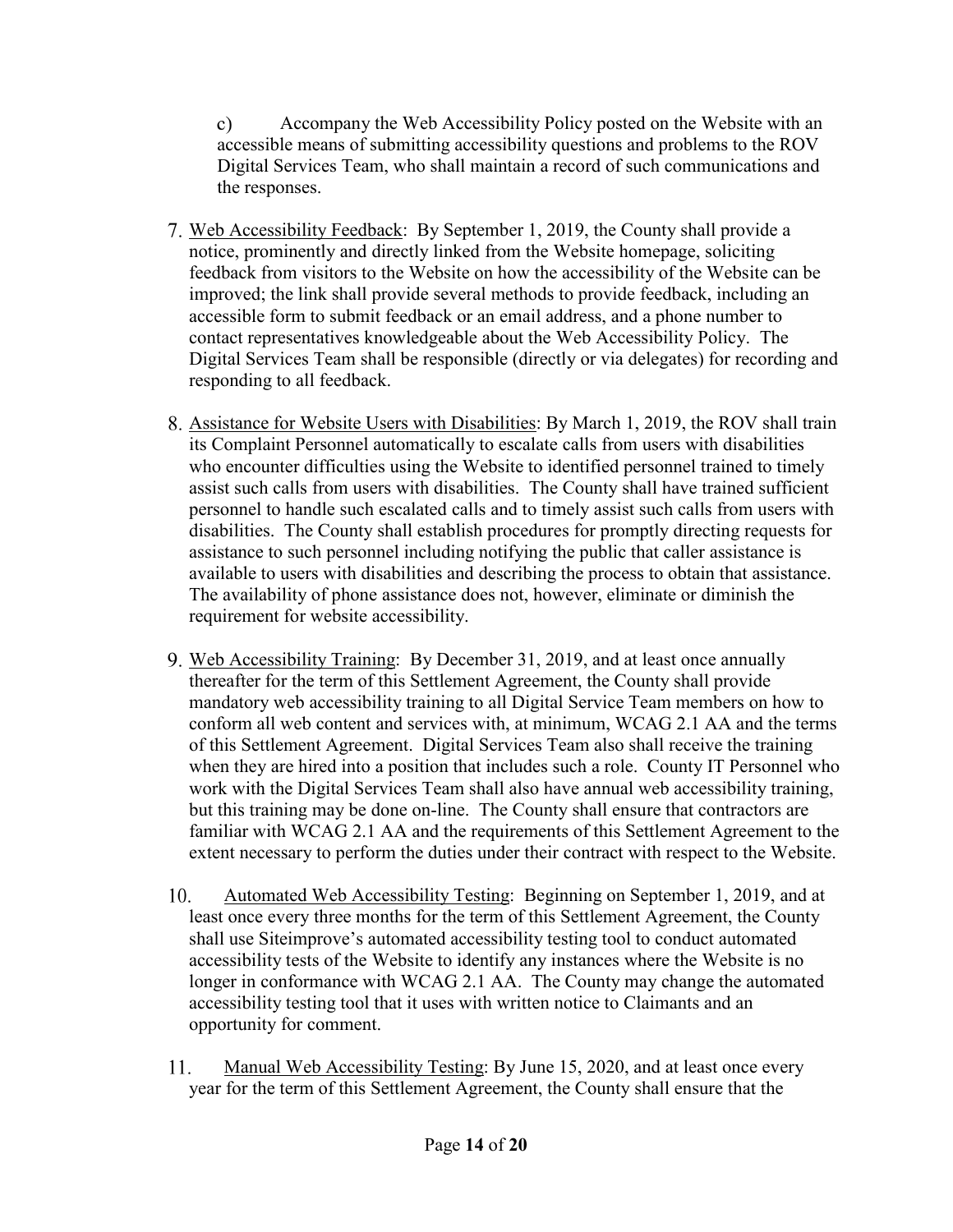Website is manually tested for conformance with WCAG 2.1 AA by testing all portions of the Website in which content has changed in the preceding one-year period.

- 12. User Accessibility Testing Group: By December 1, 2019, and at least once annually for the term of this Settlement Agreement, and whenever a substantial proposed change to the Website is implemented, the County shall have individuals from the ROV's Voter Accessibility Advisor Committee (VAAC) with different disabilities, including at a minimum individuals who are blind, deaf, and/or have physical disabilities affecting manual dexterity (such as those limiting the ability to use a mouse), test the Website for accessibility barriers. If requested by the ROV, the National Federation of the Blind may assist in identifying blind participants for the User Accessibility Testing Group.
- 13. Bug Fix Priority Policies: By September 1, 2019, the ROV shall modify existing bug fix practices and procedures to include the elimination of bugs that create nonconformance with WCAG 2.1 AA to the Website. The Bug Fix Priority Practice/Procedure shall ensure that any bugs that create nonconformance with WCAG 2.1 AA to the Website are remedied with the same level of priority (e.g., speed, resources used to remediate) as any other equivalent loss of function for individuals without disabilities.

# **VI. REPORTING AND FEEDBACK**

1. Within 90 days after a General Election, the ROV shall provide Claimants a report for the preceding Primary and General Elections containing the following information pertaining to the preceding Election:

a) The dates of the pre-Election functional testing described in Section III.2.a.

b) Dates of trainings for Poll Workers, Polling Place Inspectors and Judges, and Help Desk Staff and attendance lists for each training.

c) Descriptions of all Heat Tickets, as required under Section III.4.b, created in response to issues concerning voters with visual disabilities, as well as followup steps taken in response to each Heat Ticket, including but not limited to whether and at what time a new Accessible Voting Machine was dispatched and, if so, the time(s) that it arrived and became operational at the Polling Place. The County shall include the date, time, and Polling Place location in its descriptions, but shall not include the name or address of the affected voter.

d) The number of individuals with disabilities who accessed the RAVBM and descriptions of any complaints or feedback received from voters with disabilities regarding attempts to use or use of the RAVBM and descriptions of how any complaints were resolved.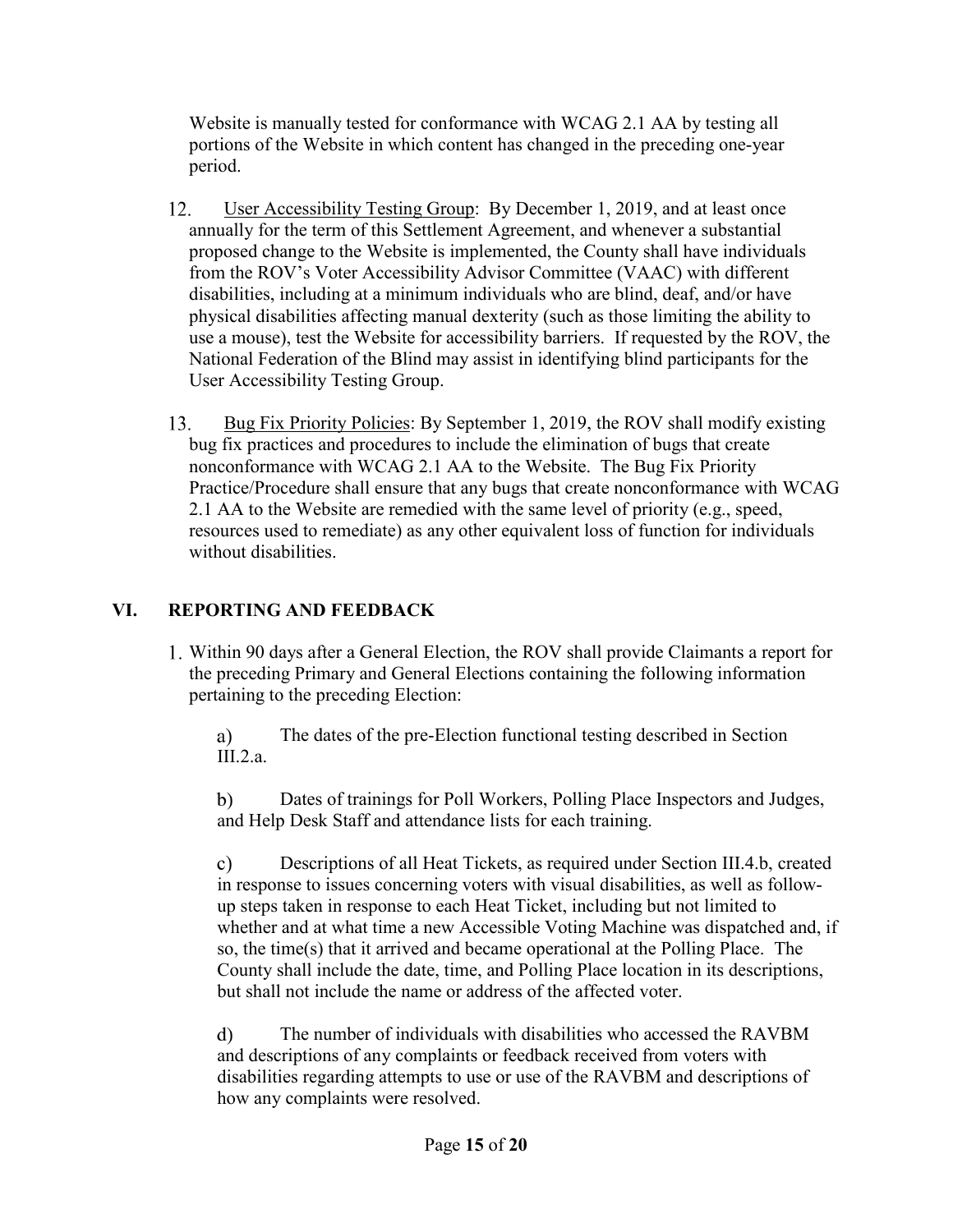e) A description of all complaints concerning use of the Accessible Voting Machines by voters with disabilities, which shall include the date, time, and Polling Place location, but shall exclude the name and address of the affected voter, as well as a description of how such complaints were resolved.

- 2. At least 140 days before the next Election after the Effective Date of this Agreement, the ROV shall send Claimants its most current training, set-up, and troubleshooting materials and procedures that are provided to Poll Workers and Help Desk Staff relating to the use of Accessible Voting Machines. Throughout the term of this Agreement, the ROV shall send Claimants any proposed revisions to its training, setup, and troubleshooting materials and procedures. Claimants shall provide any feedback on these materials, including both current materials and proposed revisions, within 20 days of receipt. The ROV shall incorporate Claimant's feedback unless it asserts that Claimants' recommendations are unnecessary, excessive, or would undermine the security of the voting system.
- 3. Within 120 days of the County's acquisition of the new Accessible Voting Machines, pursuant to Section III.1.a, the Parties shall confer as to whether it is possible to shorten the time between when a replacement Accessible Voting Machine is ordered for a Polling Place and the replacement machine is delivered and fully operational ("Delivery Time") to less than 2 hours. The County shall confer with the vendor of the new Accessible Voting Machine about this issue and shall make a good faith effort to shorten the Delivery Time. If the Parties reach agreement about a shorter Delivery Time, the Parties shall modify Section III.5.b.4.a of this Agreement accordingly. Either Party may use the dispute resolution procedures set forth in Section X to resolve any issues arising under this paragraph.
- 4. By July 1, 2019, and yearly thereafter for the term of this Agreement, as well as one month before the conclusion of the term of this Agreement should a report not have been made within the preceding 3 months, the County's Digital Services Team shall submit a report detailing the County's compliance with Section V of this Settlement Agreement. Each report shall include an explanation of each action the County has taken in response to each comment provided by visitors to the Website pursuant to Section V.7 above or if no action is taken in response to a particular comment, the County shall include an explanation why. Each report shall also include the results of the most recent manual testing of the Website, as required under Section V.11, as well as a summary of the results of automated testing of the Website over the past year, as required under Section V.10, which shall include whether such testing identifies or identified any area of noncompliance of WCAG 2.1 AA, and, if so, shall include whether and when those violations were remediated and for those violations that remain outstanding, a plan and timeline for remediating those violations. The County shall then report to Claimants when such violations have been remediated.
- 5. Within (30) business days after completing each instance of user accessibility testing required by Section V.12, the County shall provide Claimants with a summary of findings from this testing.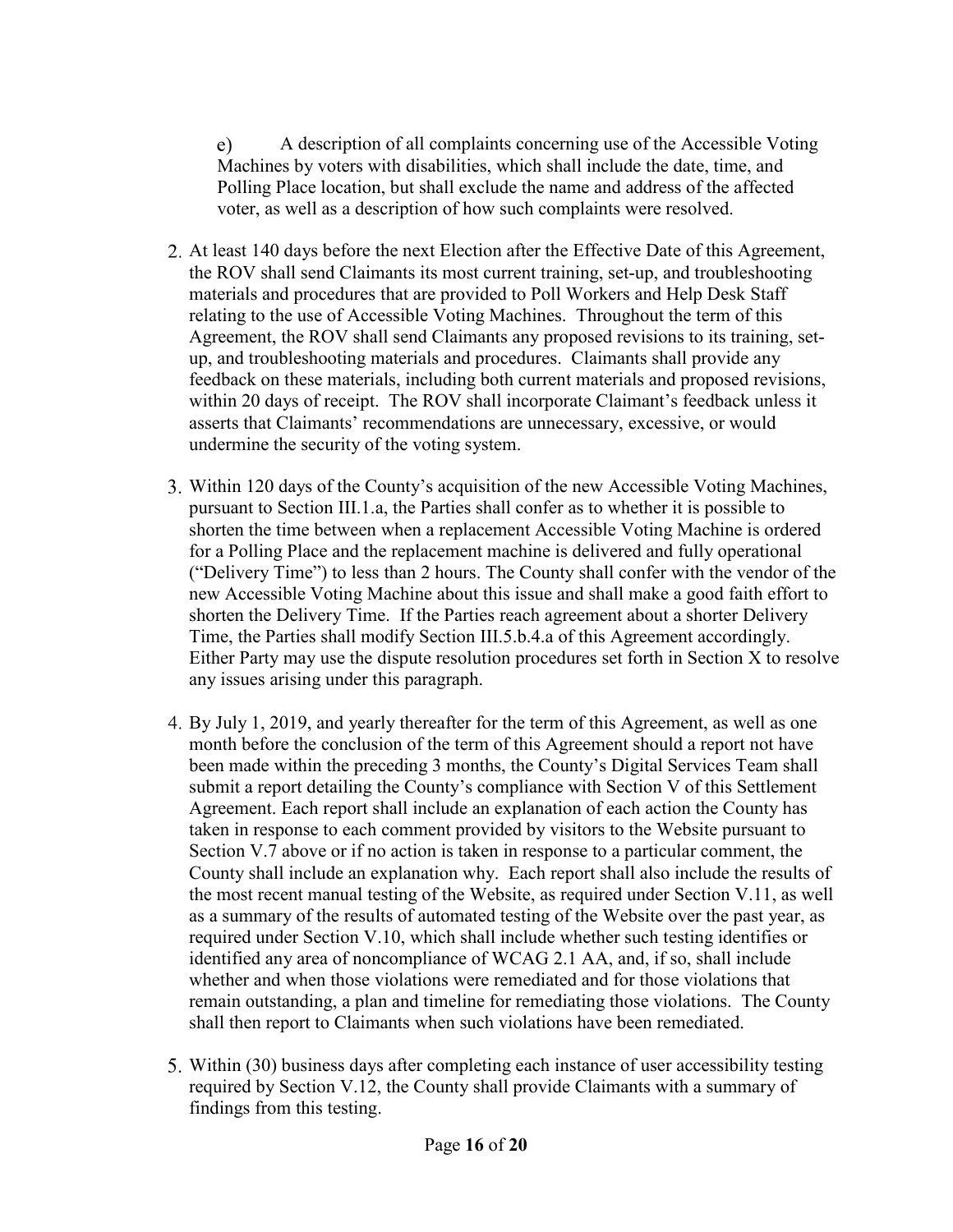## **VII. INDIVIDUAL RELIEF**

Within 45 days after the Effective Date, the County shall make a payment of \$4,000 to each of the following Claimants: Timothy Elder, Jessie Lorenz, and Jim Barbour.

### **VIII. NOTICE TO PUBLIC**

Within 90 days of the Effective Date of this Agreement, the County shall post a copy of this Agreement on the Website and include a "Know Your Rights" synopsis of the Agreement for voters with disabilities. The County shall send Claimants a copy of the draft "Know Your Rights" synopsis before posting it and Claimants shall send any feedback within 30 days of receipt. The County shall incorporate Claimants' feedback unless it asserts that doing so would make the synopsis inaccurate. If the County rejects any recommendations and Claimants dispute such rejection, the Parties shall resolve the issue through the dispute resolution procedures set forth in Section X.

## **IX. ATTORNEYS' FEES AND COSTS**

- 1. Within 30 days of the Effective Date of this Agreement, the County shall pay \$[75,000.00](https://75,000.00) to the trust account of Brown, Goldstein & Levy, LLP, 120 E. Baltimore Street, Suite 1700, Baltimore, MD 21202, Attention: Jessica P. Weber, for Claimants' attorneys' fees and costs incurred through the Effective Date of this Agreement.
- 2. In addition, the County agrees to pay Claimants attorneys' fees and costs ("Monitoring Fees") for their work monitoring compliance with this Agreement, including providing feedback pursuant to the Agreement. Monitoring Fees may include time spent by the NFB's staff on technical issues related to this Agreement. The County's payment of Monitoring Fees shall not exceed \$20,000 for each year following the Effective Date (total Monitoring Fees through the term of the Agreement shall not exceed \$60,000, unless the term of the Agreement is extended pursuant to Section XII below). Within 45 days from the conclusion of each year following the Effective Date, Claimants shall notify the County in writing of their total Monitoring Fees from the previous year for which they seek compensation. Upon request from the County, Claimants shall provide descriptions of each fee entry and expense. The County shall pay the requested Monitoring Fees, not to exceed \$20,000, within 30 days of Claimants' request or provision of fee and expense descriptions, whichever occurs later, to the trust account of Brown, Goldstein & Levy, LLP, 120 E. Baltimore Street, Suite 1700, Baltimore, MD 21202, Attention: Jessica P. Weber.

### **X. DISPUTE RESOLUTION**

Any dispute or disagreement between the Parties related to this Agreement and any enforcement of this Agreement shall be resolved according to the following procedure:

1. **Meet and Confer.**<br>any dispute or disa **Meet and Confer.** Prior to bringing any action, suit or proceeding in connection with any dispute or disagreement arising out of this Agreement or to enforce this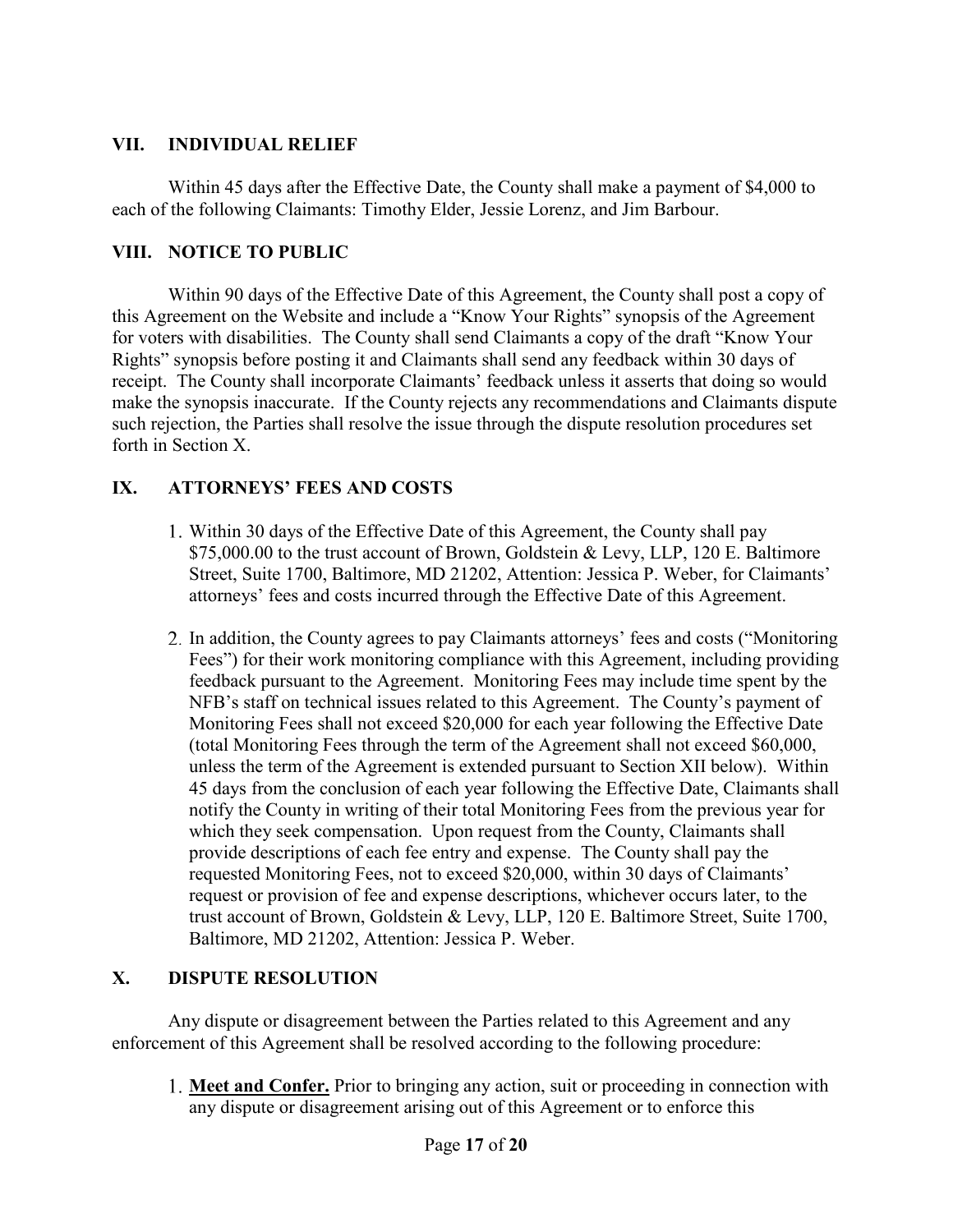Agreement, the concerned Party shall notify the other Party or Parties in accordance with Section XIII of this Agreement. Within fifteen (15) business days from notification of any such dispute or disagreement, the Parties shall meet and confer in good faith and, recognizing their mutual interests, attempt to reach a just and equitable solution mutually satisfactory to the Parties.

- 2. **Mediation.** If the Parties are unable to resolve the dispute or disagreement in good faith through the meet and confer process within thirty (30) calendar days after the notice referred to in Section X.1 has been delivered, any Party may bring the dispute or disagreement to a mutually acceptable mediator.
- 3. **Submission to Court**<br>the Parties may submi **ission to Court.** If mediation fails to resolve the dispute or disagreement, any of the Parties may submit the matter to a court of competent jurisdiction through initiation of a lawsuit to secure all remedies available by law.
- 4. **Fees and Costs for Dispute Resolution.** The parties may seek to recover reasonable fees and costs in connection with the dispute resolution process, including submission to court, in accordance with applicable law.

# **XI. RELEASE**

Claimants waive and release claims for declaratory and injunctive relief and any claims for damages against the County and its agents, successors, assigns, and officers, that are based on allegations concerning access to the Website prior to the Effective Date and/or the denial of the right to vote privately and independently in Elections prior to the Effective Date.

## **XII. TERM OF AGREEMENT**

The term of this Agreement shall be three years from the Effective Date. The Parties agree that if, at the end of the three-year period, any provision of this Agreement remains unfulfilled, the term of the Agreement shall be extended for an additional one-year term.

# **XIII. NOTICES**

Any notice or communication provided under this Agreement shall be made in writing and shall be delivered or sent by way of the U.S. Postal Service, private commercial carrier, hand delivery, facsimile transmission, or electronic mail to the addresses below or to such other addresses as may be specified in writing by any Party:

- es as may be spe<br>1. <u>To Claimants</u><br>Street. Suite 1 To Claimants: Jessica P. Weber, Brown, Goldstein & Levy LLP, 120 East Baltimore Street, Suite 1700, Baltimore, Maryland 21202, jweber@browngold.com
- Street, Suite 1<br>2. <u>To the County</u><br>Alameda. 122 To the County: Raymond S. Lara, Office of the County Counsel for the County of Alameda, 1221 Oak Street, Suite 450, Oakland, CA 94706, raymond.lara@acgov.org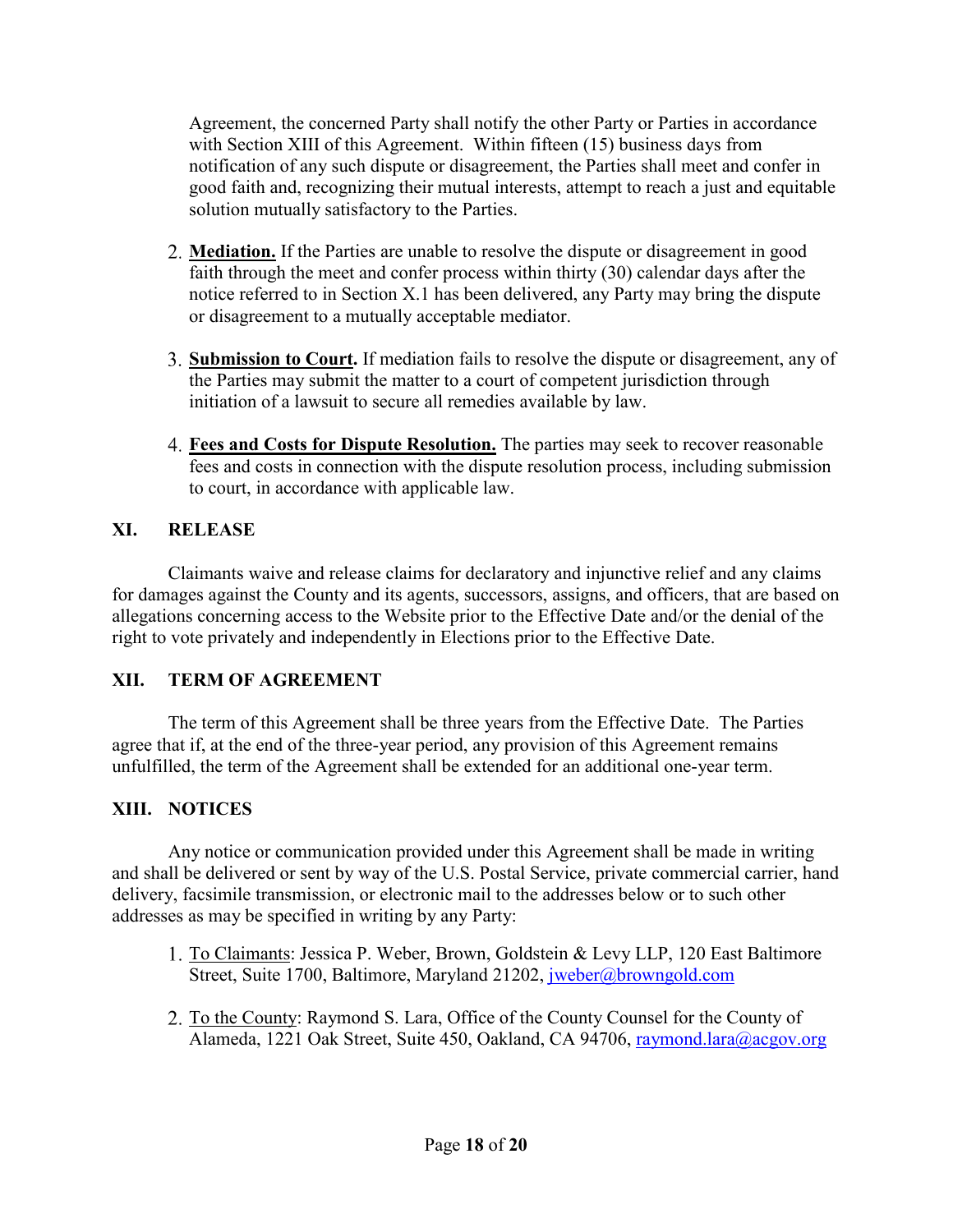#### **XIV. GENERAL PROVISIONS**

- 1. **Entire Agreement; Amendment**. This Agreement constitutes the entire agreement of the Parties with respect to the subject matters discussed herein, and supersedes all prior or contemporaneous discussions, communications, or agreements, expressed or implied, written or oral, by or between the Parties with respect to such subject matters. Without limiting the generality of the foregoing, upon the execution of this Agreement by the Parties, the Agreement to Enter Negotiations, and all rights and obligations of the parties thereto, shall terminate. This Agreement cannot be amended without the written and signed approval of all Parties.
- 2. **Headings**. The section headings in this Agreement are for the Parties' convenience and shall not be deemed a part of the various terms and provisions of this Agreement, nor used to limit the construction thereof.
- 3. **Governing Law**. This Agreement shall be governed and construed in accordance with the domestic laws of the State of California without giving effect to any choice or conflict of law provision or rule (whether the State of California or any other jurisdiction) that would cause the application of the laws of any jurisdiction other than the State of California; provided, however, that to the extent that federal law expressly applies to any specific issue or question, federal law shall be applicable to said issue or question.
- 4. **Waiver; Severability**. No waiver of any breach of any provision of this Agreement shall constitute a waiver of any prior, concurrent, or subsequent breach of such provision or any other provisions hereof and no waiver shall be effective unless made in writing. The paragraphs and provisions of this Agreement are severable. In the event that any provision of this Agreement shall be determined to be illegal or otherwise unenforceable, such provision shall be severed and the balance of the Agreement shall continue in full force and effect.
- 5. **Counterparts**. This Agreement may be executed in one or more counterparts, and authentic facsimile signatures or electronic signatures shall be deemed to be original signatures for all purposes. All executed counterparts, and each of them, shall be deemed to be one and the same instrument.

Date: October 31, 2018 FOR THE NATIONAL FEDERATION OF THE BLIND, TIM ELDER, JESSIE LORENZ, AND JIM BARBOUR

 $\nonumber \text{By} \begin{equation} \begin{picture}(150,10) \put(0,0){\line(0,1){10}} \put(15,0){\line(0,1){10}} \put(15,0){\line(0,1){10}} \put(15,0){\line(0,1){10}} \put(15,0){\line(0,1){10}} \put(15,0){\line(0,1){10}} \put(15,0){\line(0,1){10}} \put(15,0){\line(0,1){10}} \put(15,0){\line(0,1){10}} \put(15,0){\line(0,1){10}} \put(15,0){\line(0,1){$ 

Jessica P. Weber

Page **19** of **20**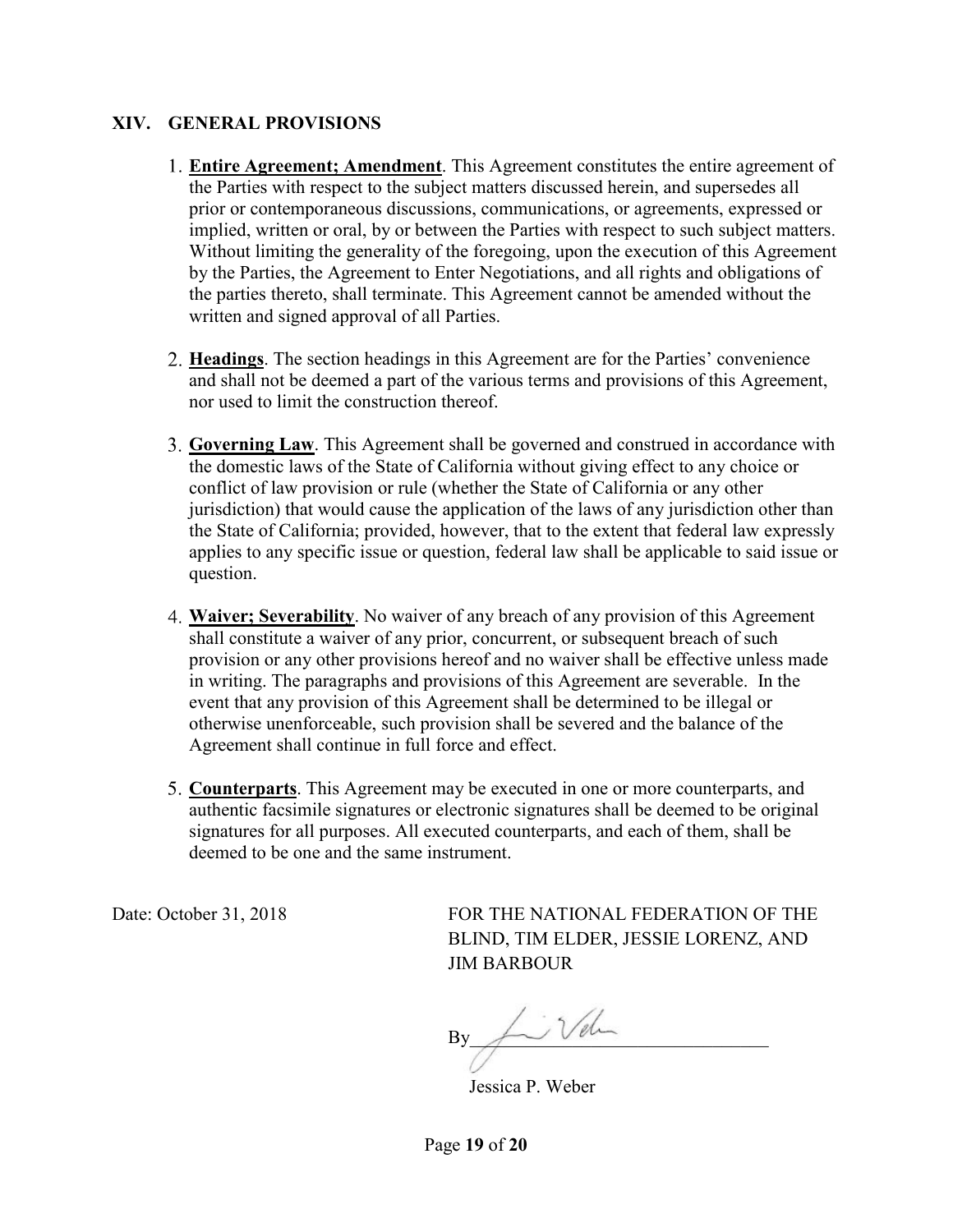Brown, Goldstein & Levy, LLP 120 E. Baltimore Street, Suite 1700 Baltimore, MD 21202 Tel: 410-962-1030 Fax: 410-385-0869 Email: jweber@browngold.com

Danielle Leonard Altshuler Berzon LLP 177 Post Street, Suite 300 San Francisco, California 94108 Telephone: (415) 421-7151 Facsimile: (415) 362-8064 [E-mail:dleonard@altshulerberzon.com](mailto:E-mail:dleonard@altshulerberzon.com)

*Counsel for the National Federation of the Blind, Tim Elder, Jessie Lorenz, and Jim Barbour* 

11/1/2018

Date: FOR THE COUNTY OF ALAMEDA

DocuSigned by: By \_\_\_\_\_\_\_\_\_\_\_\_\_\_\_\_\_\_\_\_\_\_\_\_\_\_\_\_\_\_\_\_\_\_\_\_

Tim Dupuis Registrar of Voters County of Alameda 1225 Fallon Street, Rm. G-1 Oakland, CA 94612-4283 Tel: (510) 272-6933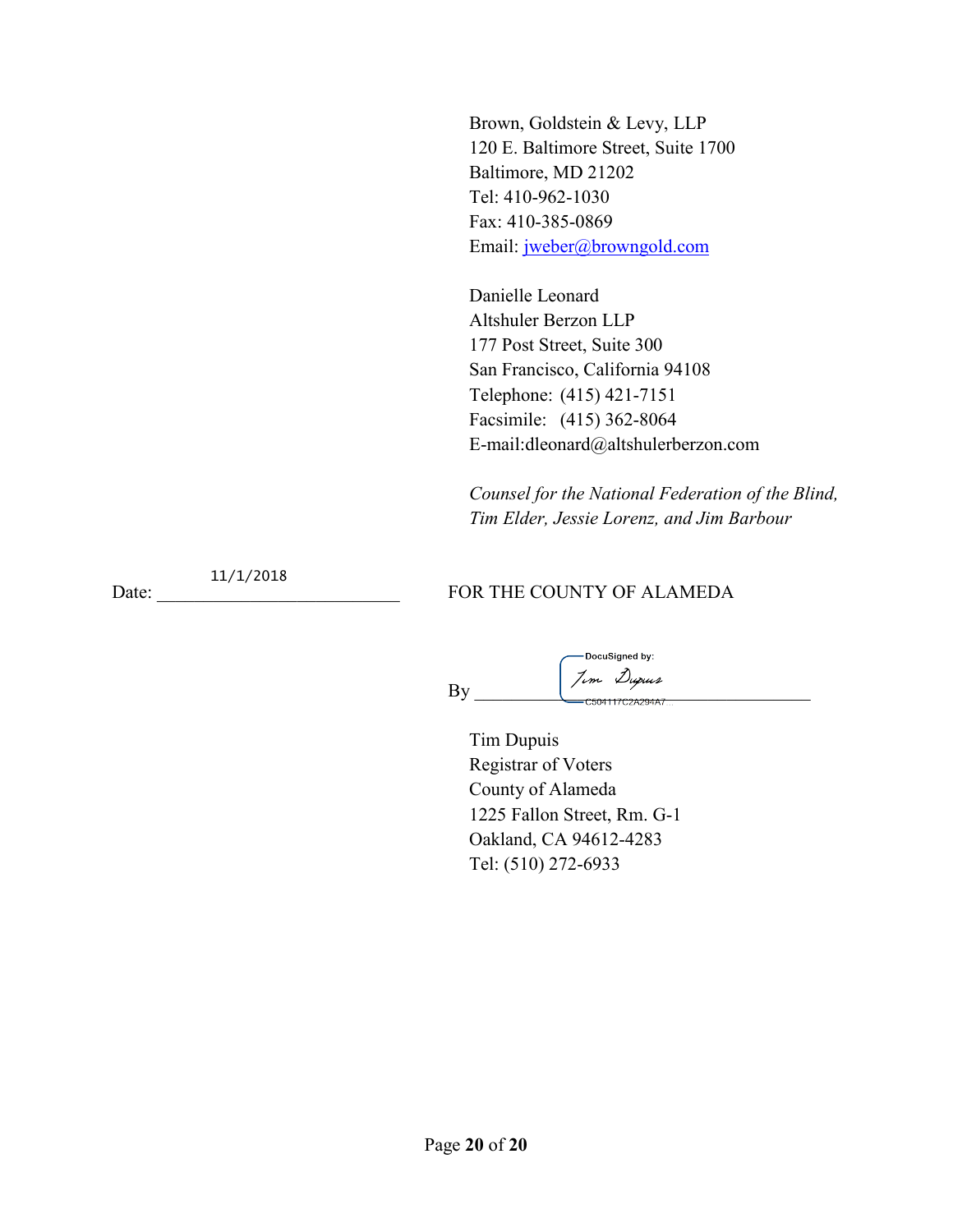Help Desk Technical Script – Touchscreen – Audio Not Working

Ask the caller the following questions.

- a. Ask if they activated the voter card on the HAAT?
- b. Was voter card activated for audio on the HAAT (confirm audio screen on TS)
	- i. If it still does not work, try activating a new voter card for audio
- c. Audio headset does not work?
	- i. Check headset connections, green light at bottom will turn on if powered
	- ii. Try plugging in the headphones to a cell phone to test

Use Skype Video to verify each step was done properly.

If troubleshooting does not work, then do the following:

Inform the voter of the following:

1 – The Polling Place will remain open for the voter until the replacement machine arrives or two hours have passed since the replacement was ordered, whichever is longer;

2 – The voter may leave the Polling Place and return to vote within the two-hour period for the replacement machine to arrive, but must return by 8:00pm regardless; and

3 – The voter may file a complaint with the ROV by calling 510-272-6933.

 *(Make sure you hear the PW explain this to the voter and document it in the ticket).* 

Give the voter the three following options on how to proceed. Record which option the voter selected.

1 – Wait two hours for the replacement machine to arrive

2 – Vote on a paper ballot, ask if assistance is needed

3 – Vote at the Registrar of Voters' office in Oakland

 *(Make sure you hear the PW explain this to the voter and document it in the ticket).* 

- \*Dispatch county trouble shooter to location
- Give troubleshooter all information regarding issue
- Have troubleshooter call the Help Desk as soon as possible to update status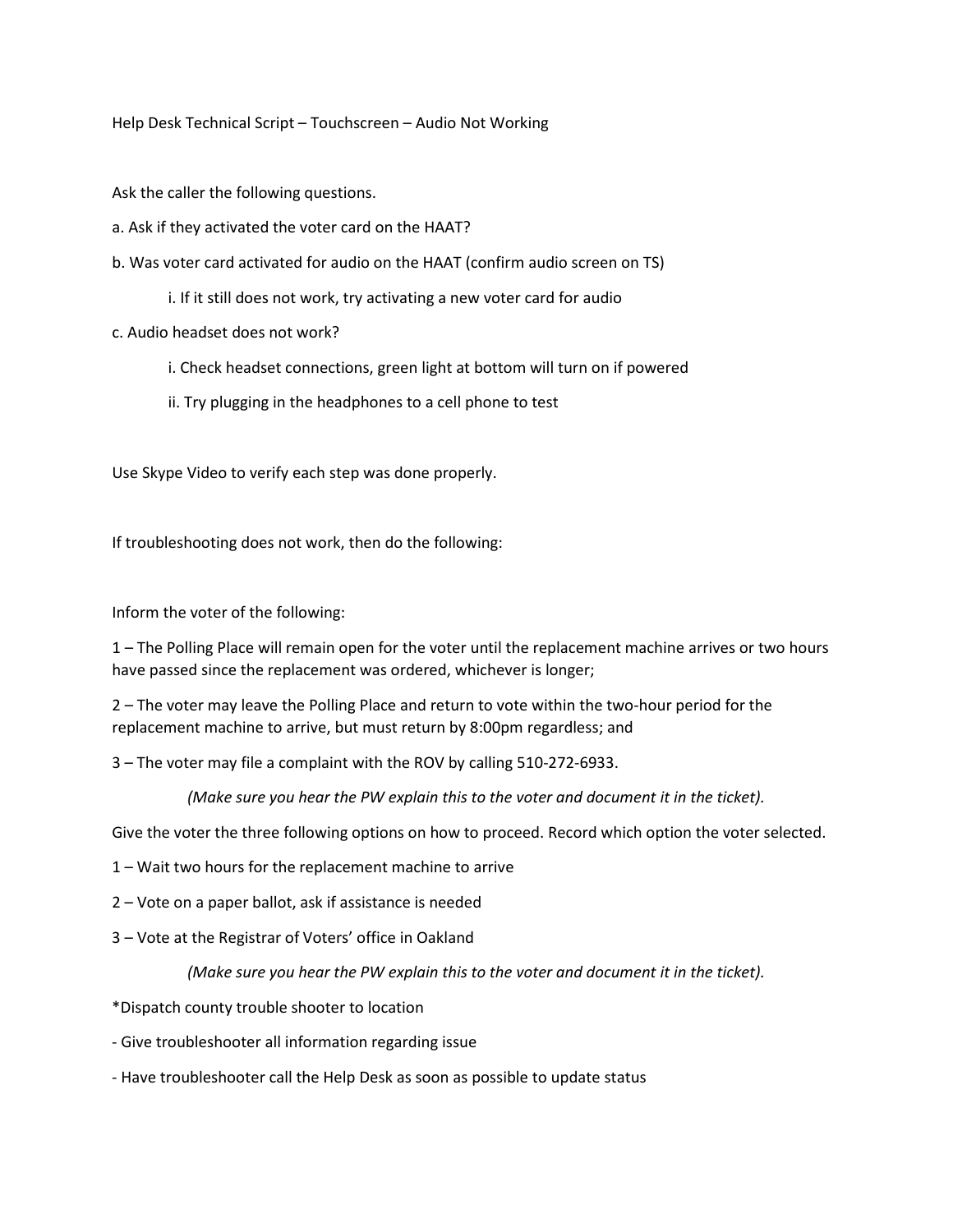### **EXHIBIT B**

### **Website Accessibility Policy for the Registrar of Voters for Alameda County**

 through his website. The Registrar provides effective communication with persons with Registrar's policies, standards, criteria, or methods of administration. **General Policy.** It is the policy of the Registrar of Voters for Alameda County ("the Registrar") to ensure that persons with disabilities have a full and equal opportunity to benefit from the goods, services, privileges, advantages, and accommodations offered by the Registrar disabilities, and ensures that individuals with disabilities are not excluded from them by the

 is accessible to individuals with disabilities on its website: **Web Accessibility.** The Registrar provides online content in the following manner to ensure it

- at <u>www.w3.org/TR/WCAG/</u> ("WCAG 2.1 AA"). • All new web pages, web applications, and content published to the Registrar's website for public use shall conform to the Level A and Level AA Success Criteria and Conformance Requirements of the Web Content Accessibility Guidelines ("WCAG") 2.1 (June 5, 2018), published by the World Wide Web Consortium ("W3C"), available
- • The Registrar provides a notice, prominently and directly linked from his website's homepage, soliciting feedback from visitors on how accessibility can be improved and providing contact information for staff members knowledgeable concerning this policy.
- maintain, manage, or otherwise have responsibility for the content and format of his • The Registrar annually distributes this Policy to all personnel that design, develop, website.
- The Registrar has designated and publicized his Digital Services Team as the department that is knowledgeable concerning WCAG 2.1 AA and web accessibility generally, is available as a resource for employees and contractors who create, post, or modify website content, and is available as a public point of contact for information technology accessibility issues.
- his website are familiar with WCAG 2.1 AA. • The Registrar ensures that his Digital Service Team members and County IT personnel who work with the Digital Services Team on his website receive at least annual training on web accessibility. The Registrar also ensures that contractors who perform work on
- test his website for accessibility. • The Registrar regularly conducts automated tests of his website for compliance with WCAG 2.1 AA. He also annually conducts both manual testing of his website for compliance with WCAG 2.1 AA and enlists individuals with a variety of disabilities to
- • The Registrar has retained WebAIM as a Web Accessibility Consultant to annually evaluate his website for conformance with WCAG 2.1 to the Level A and Level AA